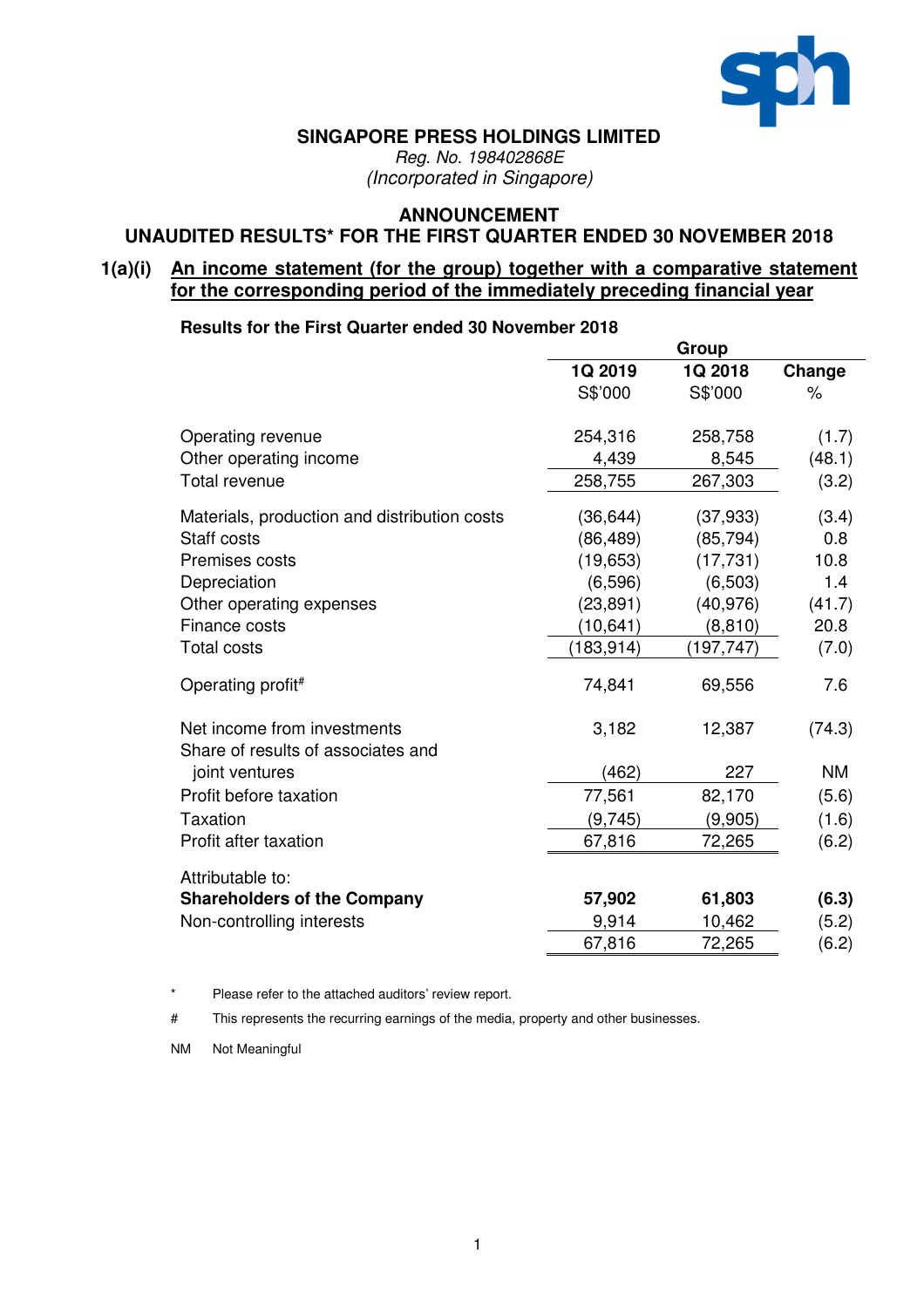# **1(a)(ii) Notes: Profit after taxation is arrived at after accounting for:**

|                                                    |          | Group     |           |
|----------------------------------------------------|----------|-----------|-----------|
|                                                    | 1Q 2019  | 1Q 2018   | Change    |
|                                                    | S\$'000  | S\$'000   | $\%$      |
|                                                    |          |           |           |
| (Allowance)/Write-back of allowance for            |          |           |           |
| stock obsolescence                                 | (189)    | 107       | <b>NM</b> |
| Share-based compensation expense                   | (733)    | (991)     | (26.0)    |
| Retrenchment and outplacement costs                |          | (11, 612) | <b>NM</b> |
| Write-back of impairment/(Impairment) of           |          |           |           |
| trade receivables                                  | 227      | (89)      | <b>NM</b> |
| Bad debts recovery                                 | 3        | 6         | (50.0)    |
| Profit on disposal of property, plant and          |          |           |           |
| equipment                                          | 109      | 32        | 240.6     |
| Amortisation of intangible assets                  | (2, 127) | (2,675)   | (20.5)    |
| Gain on divestment of interests in subsidiaries    | 396      |           | <b>NM</b> |
| Gain on divestment of interest in an associate     |          | 5,946     | <b>NM</b> |
| Interest income from treasury and operations       | 1,729    | 1,757     | (1.6)     |
| Net profit on disposal of investments              |          | 9,064     | <b>NM</b> |
| Net fair value changes on                          |          |           |           |
| - Investments at fair value through profit or loss |          |           |           |
| ("FVTPL")                                          | 742      | (644)     | <b>NM</b> |
| - Derivatives (foreign exchange forwards)          | (272)    | 983       | <b>NM</b> |
| Net foreign exchange differences                   | 1,705    | (459)     | <b>NM</b> |
| Impairment of investments                          |          | (197)     | <b>NM</b> |
| Net over-provision of prior years' taxation        | 200      | 726       | (72.5)    |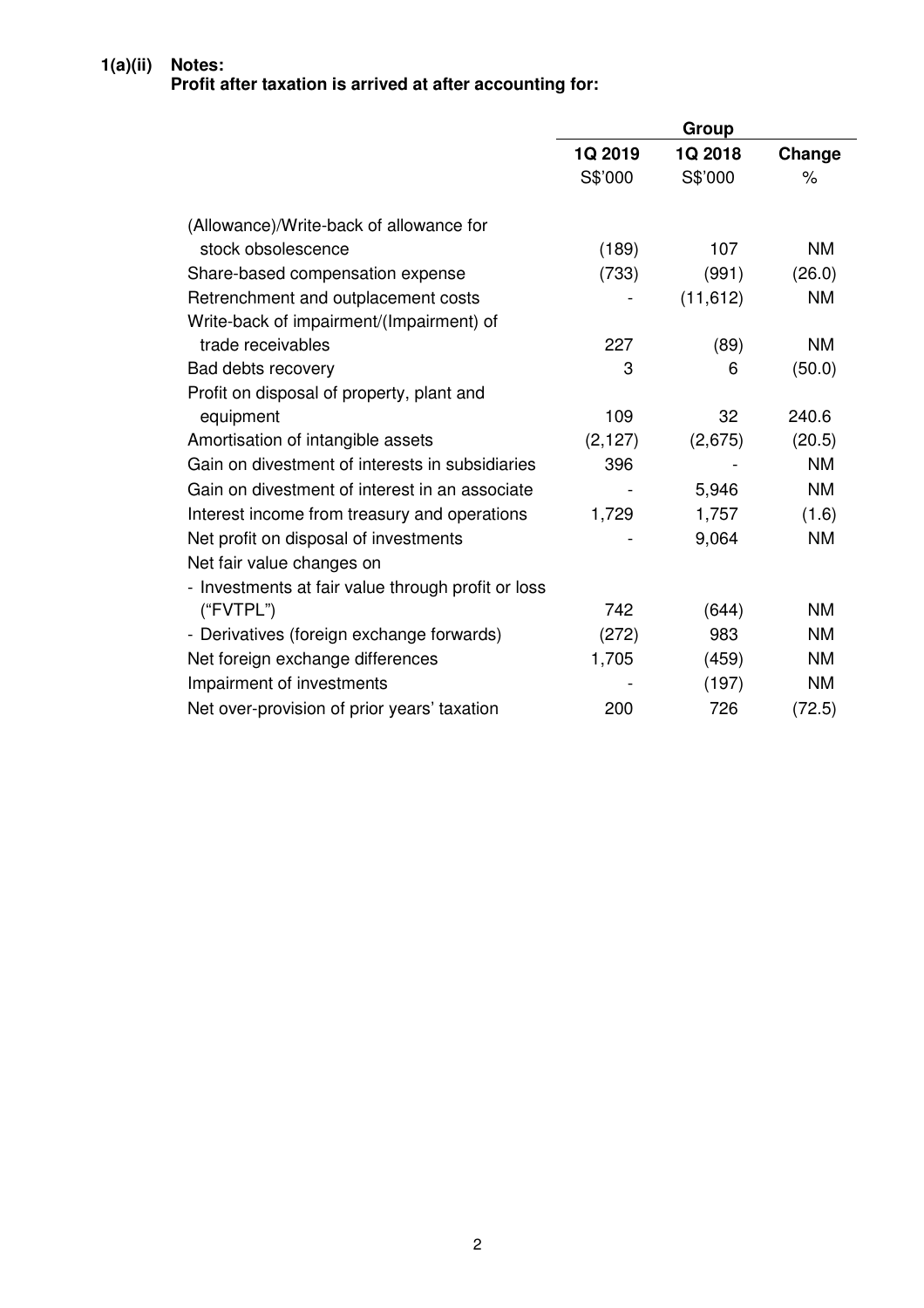|                                                                                                                       |                    | Group              |                     |
|-----------------------------------------------------------------------------------------------------------------------|--------------------|--------------------|---------------------|
|                                                                                                                       | 1Q 2019<br>S\$'000 | 1Q 2018<br>S\$'000 | Change<br>$\%$      |
| Profit after taxation                                                                                                 | 67,816             | 72,265             | (6.2)               |
| Other comprehensive income, net of tax                                                                                |                    |                    |                     |
| Items that may be re-classified subsequently<br>to profit or loss<br>Cash flow hedges (interest rate swaps)           |                    |                    |                     |
| - net fair value changes<br>- transferred to income statement                                                         | (134)<br>572       | 899<br>1,187       | <b>NM</b><br>(51.8) |
| Net fair value changes on available-for-sale<br>financial assets                                                      |                    |                    |                     |
| - net fair value changes                                                                                              | $\blacksquare$     | 22,201             | <b>NM</b>           |
| - transferred to income statement<br>Currency translation difference<br>arising from consolidation of financial       |                    | (7,694)            | <b>NM</b>           |
| statements of foreign subsidiaries,                                                                                   |                    |                    |                     |
| associates and joint ventures                                                                                         | (3, 439)           | 708                | <b>NM</b>           |
|                                                                                                                       | (3,001)            | 17,301             | <b>NM</b>           |
| Item that will not be re-classified subsequently<br>to profit or loss<br>Net fair value changes on fair value through |                    |                    |                     |
| other comprehensive income ("FVOCI")<br>financial assets                                                              | 61,353             |                    | <b>NM</b>           |
| Total comprehensive income                                                                                            | 126,168            | 89,566             | 40.9                |
| Attributable to:                                                                                                      |                    |                    |                     |
| <b>Shareholders of the Company</b>                                                                                    | 116,059            | 78,404             | 48.0                |
| Non-controlling interests                                                                                             | 10,109             | 11,162             | (9.4)               |
|                                                                                                                       | 126,168            | 89,566             | 40.9                |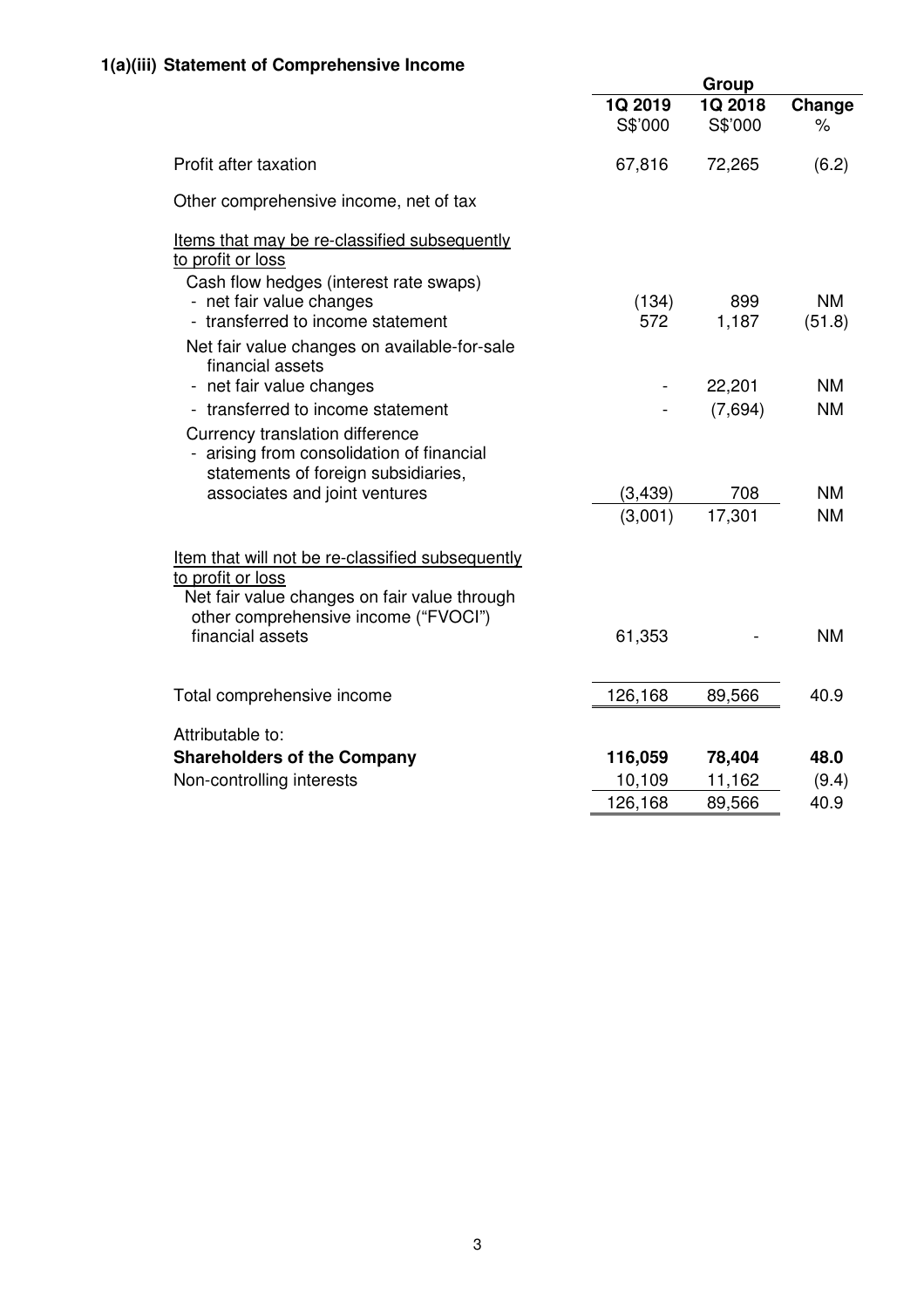### **1(b)(i) A balance sheet (for the issuer and group), together with a comparative statement as at the end of the immediately preceding financial year**

# **Statements of Financial Position as at 30 November 2018**

|                                |           | Group     |           | Company   |           |           |  |
|--------------------------------|-----------|-----------|-----------|-----------|-----------|-----------|--|
|                                | 30 Nov    | 31 Aug    | 1 Sep     | 30 Nov    | 31 Aug    | 1 Sep     |  |
|                                | 2018      | 2018      | 2017      | 2018      | 2018      | 2017      |  |
|                                | S\$'000   | S\$'000   | S\$'000   | S\$'000   | S\$'000   | S\$'000   |  |
|                                |           |           |           |           |           |           |  |
| <b>CAPITAL EMPLOYED</b>        |           |           |           |           |           |           |  |
| Share capital                  | 522,809   | 522,809   | 522,809   | 522,809   | 522,809   | 522,809   |  |
| Treasury shares                | (10, 694) | (7, 101)  | (7, 384)  | (10, 694) | (7, 101)  | (7, 384)  |  |
| Reserves                       | 311,112   | 264,723   | 329,264   | 8,409     | 7,783     | 32,907    |  |
| Retained profits               | 2,727,009 | 2,656,653 | 2,609,786 | 1,532,857 | 1,489,926 | 1,243,374 |  |
| Shareholders' interests        | 3,550,236 | 3,437,084 | 3,454,475 | 2,053,381 | 2,013,417 | 1,791,706 |  |
| Non-controlling interests      | 751,566   | 761,152   | 734,926   |           |           |           |  |
| <b>Total equity</b>            | 4,301,802 | 4,198,236 | 4,189,401 | 2,053,381 | 2,013,417 | 1,791,706 |  |
|                                |           |           |           |           |           |           |  |
| <b>EMPLOYMENT OF CAPITAL</b>   |           |           |           |           |           |           |  |
| <b>Non-current assets</b>      |           |           |           |           |           |           |  |
| Property, plant and equipment  | 191,044   | 190,649   | 194,171   | 39,998    | 36,462    | 37,173    |  |
| Investment properties          | 4,459,408 | 4,155,122 | 4,034,771 |           |           |           |  |
| Subsidiaries                   |           |           |           | 439,940   | 439,940   | 438,077   |  |
| Associates                     | 95,272    | 95,825    | 68,792    |           |           |           |  |
| Joint ventures                 | 42,908    | 45,979    | 8,696     | 600       | 600       |           |  |
| Investments                    | 516,709   | 453,951   | 513,728   |           |           | 27,173    |  |
| Intangible assets              | 168,721   | 176,028   | 204,443   | 43,381    | 44,071    | 46,832    |  |
| Trade and other receivables    | 247,248   | 246,562   | 8,935     | 283,532   | 283,809   | 4,650     |  |
| Derivatives                    | 200       | 200       | 200       |           |           |           |  |
|                                | 5,721,510 | 5,364,316 | 5,033,736 | 807,451   | 804,882   | 553,905   |  |
|                                |           |           |           |           |           |           |  |
| <b>Current assets</b>          |           |           |           |           |           |           |  |
| Inventories                    | 27,544    | 22,636    | 21,892    | 25,309    | 20,281    | 19,557    |  |
| Trade and other receivables    | 297,289   | 292,862   | 314,421   | 2,517,911 | 2,383,725 | 2,391,965 |  |
| Investments                    | 93,795    | 121,663   | 363,370   | 24,974    |           |           |  |
| Asset held for sale            |           |           | 18,000    |           |           | 18,000    |  |
| Derivatives                    | 383       | 39        | 1,473     |           |           |           |  |
| Cash and cash equivalents      | 379,941   | 359,498   | 312,647   | 234,500   | 161,886   | 150,467   |  |
|                                | 798,952   | 796,698   | 1,031,803 | 2,802,694 | 2,565,892 | 2,579,989 |  |
|                                |           |           |           |           |           |           |  |
| <b>Total assets</b>            | 6,520,462 | 6,161,014 | 6,065,539 | 3,610,145 | 3,370,774 | 3,133,894 |  |
|                                |           |           |           |           |           |           |  |
| <b>Non-current liabilities</b> |           |           |           |           |           |           |  |
| Trade and other payables       | 42,769    | 39,362    | 37,556    | 907       | 1,121     | 2,876     |  |
| Deferred tax liabilities       | 30,954    | 33,093    | 42,242    | 7,201     | 6,438     | 6,616     |  |
| Borrowings                     | 1,313,075 | 1,312,507 | 528,044   | 279,230   | 279,160   |           |  |
| Derivatives                    | 2,180     | 2,814     | 7,365     | 91        |           |           |  |
|                                | 1,388,978 | 1,387,776 | 615,207   | 287,429   | 286,719   | 9,492     |  |
|                                |           |           |           |           |           |           |  |
| <b>Current liabilities</b>     |           |           |           |           |           |           |  |
| Trade and other payables       | 242,971   | 230,527   | 241,352   | 934,008   | 973,237   | 1,020,196 |  |
| Current tax liabilities        | 59,022    | 47,682    | 46,591    | 17,738    | 12,401    | 16,500    |  |
| Borrowings                     | 527,494   | 294,853   | 971,695   | 317,589   | 85,000    | 296,000   |  |
| Derivatives                    | 195       | 1,940     | 1,293     |           |           |           |  |
|                                | 829,682   | 575,002   | 1,260,931 | 1,269,335 | 1,070,638 | 1,332,696 |  |
|                                |           |           |           |           |           |           |  |
| <b>Total liabilities</b>       | 2,218,660 | 1,962,778 | 1,876,138 | 1,556,764 | 1,357,357 | 1,342,188 |  |
|                                |           |           |           |           |           |           |  |
| <b>Net assets</b>              | 4,301,802 | 4,198,236 | 4,189,401 | 2,053,381 | 2,013,417 | 1,791,706 |  |
|                                |           |           |           |           |           |           |  |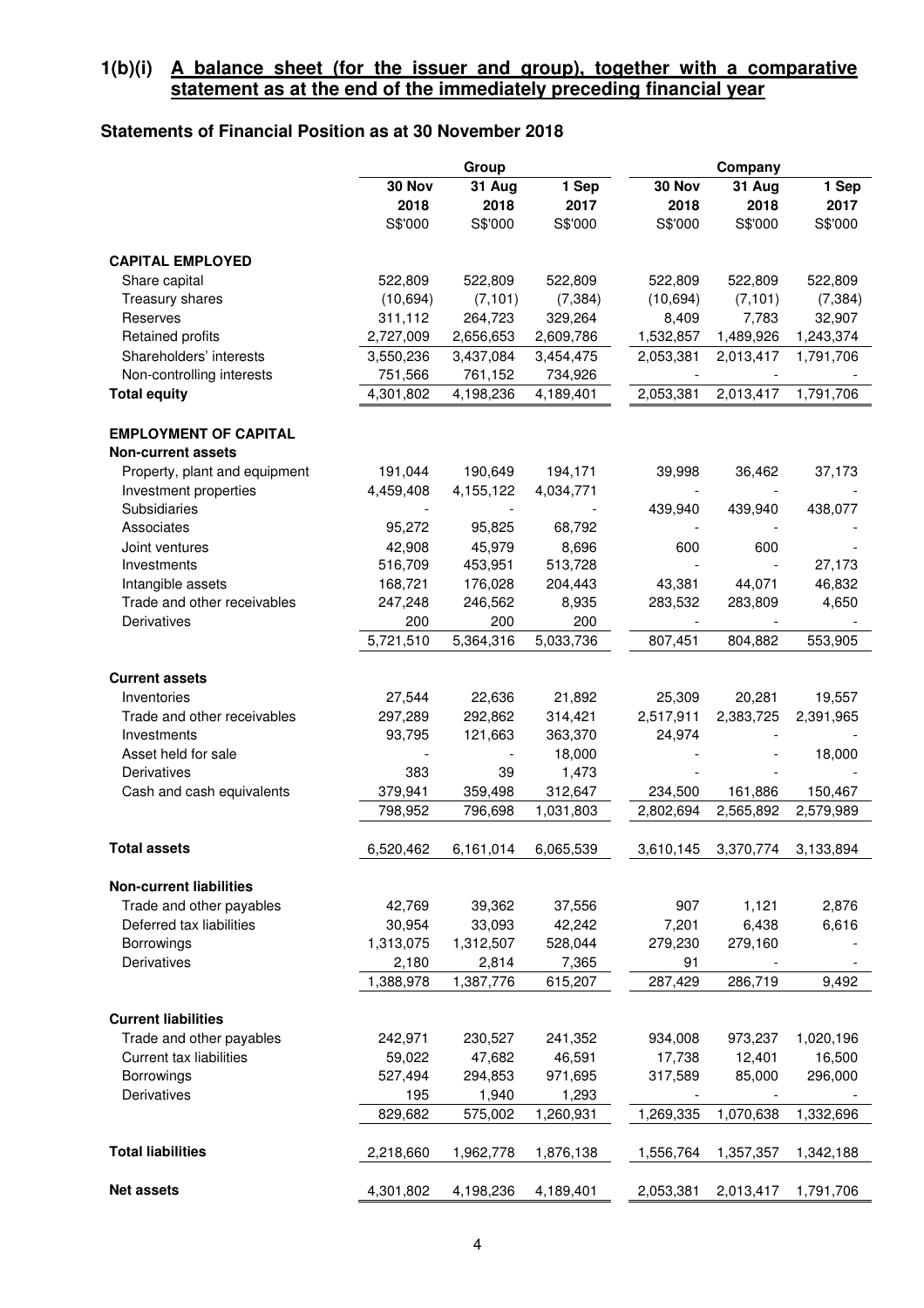#### **1(b)(ii) Aggregate amount of the group's borrowings and debt securities**

#### **Group Borrowings**

#### **Amount repayable in one year**

|                | As at 30 November 2018 | As at 31 August 2018 |                  |  |  |  |
|----------------|------------------------|----------------------|------------------|--|--|--|
| <b>Secured</b> | <b>Unsecured</b>       | <b>Secured</b>       | <b>Unsecured</b> |  |  |  |
| S\$'000        | S\$'000                | S\$'000              | S\$'000          |  |  |  |
| 209,865        | 317,629                | 209,813              | 85,040           |  |  |  |

#### **Amount repayable after one year**

| As at 30 November 2018 |                  | As at 31 August 2018 |                  |  |  |
|------------------------|------------------|----------------------|------------------|--|--|
| <b>Secured</b>         | <b>Unsecured</b> | <b>Secured</b>       | <b>Unsecured</b> |  |  |
| S\$'000                | S\$'000          | S\$'000              | S\$'000          |  |  |
| 983,063                | 330,012          | 982,849              | 329,658          |  |  |

#### **Details of collateral**

The secured bank loan facilities as at 30 November 2018 and as at 31 August 2018 comprised the term loan facilities of S\$975 million and S\$300 million undertaken by the subsidiaries, SPH REIT and The Seletar Mall Pte Ltd ("TSMPL") respectively. As at the reporting dates, the amounts drawn down were S\$895 million for SPH REIT and S\$300 million for TSMPL.

The term loan taken up by SPH REIT is secured by way of a first legal mortgage on SPH REIT's investment property – Paragon, first legal charge over the tenancy account and sales proceeds account for Paragon, and an assignment of certain insurances taken in relation to Paragon.

The term loan taken up by TSMPL is secured by way of a first legal mortgage on TSMPL's investment property – The Seletar Mall, first legal charge over the tenancy account and sales proceeds account for The Seletar Mall, and an assignment of certain insurances taken in relation to The Seletar Mall.

The total balance of S\$1,192.9 million as at 30 November 2018 (31 August 2018: S\$1,192.7 million) represented the secured borrowings stated at amortised cost.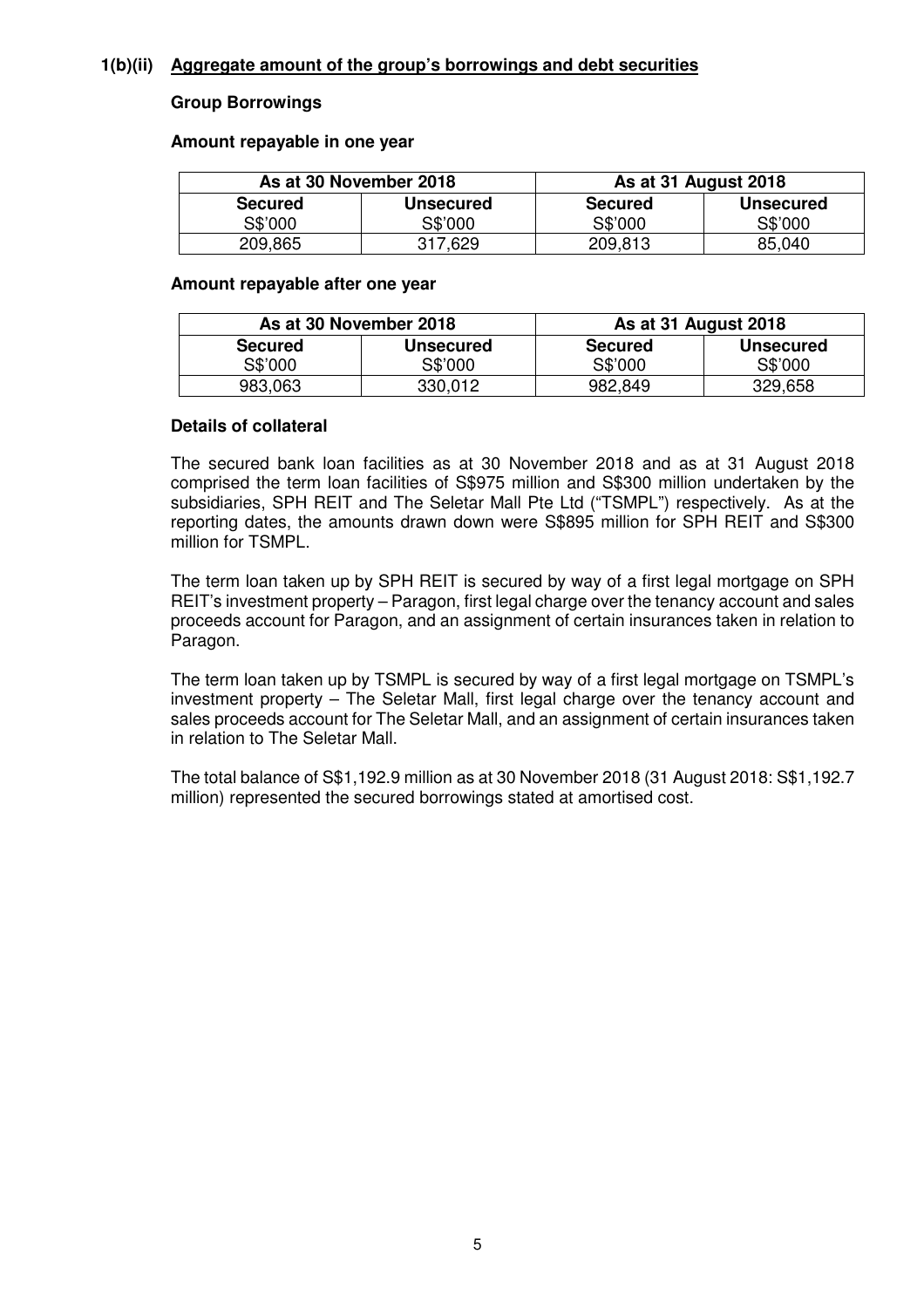## **1(c) A statement of cash flows (for the group), together with a comparative statement for the corresponding period of the immediately preceding financial year**

### **Consolidated Statement of Cash Flows for the First Quarter ended 30 November 2018**

|                                                                                                                               | 1Q 2019<br>S\$'000 | 1Q 2018<br>S\$'000 |
|-------------------------------------------------------------------------------------------------------------------------------|--------------------|--------------------|
|                                                                                                                               |                    |                    |
| <b>CASH FLOWS FROM OPERATING ACTIVITIES</b>                                                                                   |                    |                    |
| Profit before taxation                                                                                                        | 77,561             | 82,170             |
| Adjustments for:                                                                                                              |                    |                    |
| Depreciation                                                                                                                  | 6,596              | 6,503              |
| Profit on disposal of property, plant and<br>equipment                                                                        | (109)              | (32)               |
| Share of results of associates and joint ventures                                                                             | 462                | (227)              |
| Gain on divestment of interests in subsidiaries                                                                               | (396)              |                    |
| Gain on divestment of interest in an associate                                                                                |                    | (5,946)            |
| Net income from investments                                                                                                   | (3, 182)           | (12, 387)          |
| Amortisation of intangible assets                                                                                             | 2,127              | 2,675              |
| Finance costs                                                                                                                 | 10,641             | 8,810              |
| Share-based compensation expense                                                                                              | 733                | 991                |
| Other non-cash items                                                                                                          | 12                 | 792                |
| Operating cash flow before working capital changes                                                                            | 94,445             | 83,349             |
| Changes in operating assets and liabilities, net of<br>effects from acquisition and disposal of subsidiaries<br>and business: |                    |                    |
| Inventories                                                                                                                   | (4,908)            | 4,714              |
| Trade and other receivables, current                                                                                          | (28, 216)          | (5,968)            |
| Trade and other payables, current                                                                                             | 11,589             | (9,834)            |
| Trade and other receivables, non-current                                                                                      | (755)              | 316                |
| Trade and other payables, non-current                                                                                         | 3,407              | 1,171              |
| <b>Others</b>                                                                                                                 | (3, 246)           | 689                |
|                                                                                                                               | 72,316             | 74,437             |
| Income tax paid                                                                                                               | (734)              | (1, 339)           |
| Dividends paid (net) by subsidiaries to                                                                                       |                    |                    |
| non-controlling interests                                                                                                     | (20, 188)          | (10,825)           |
| Net cash from operating activities                                                                                            | 51,394             | 62,273             |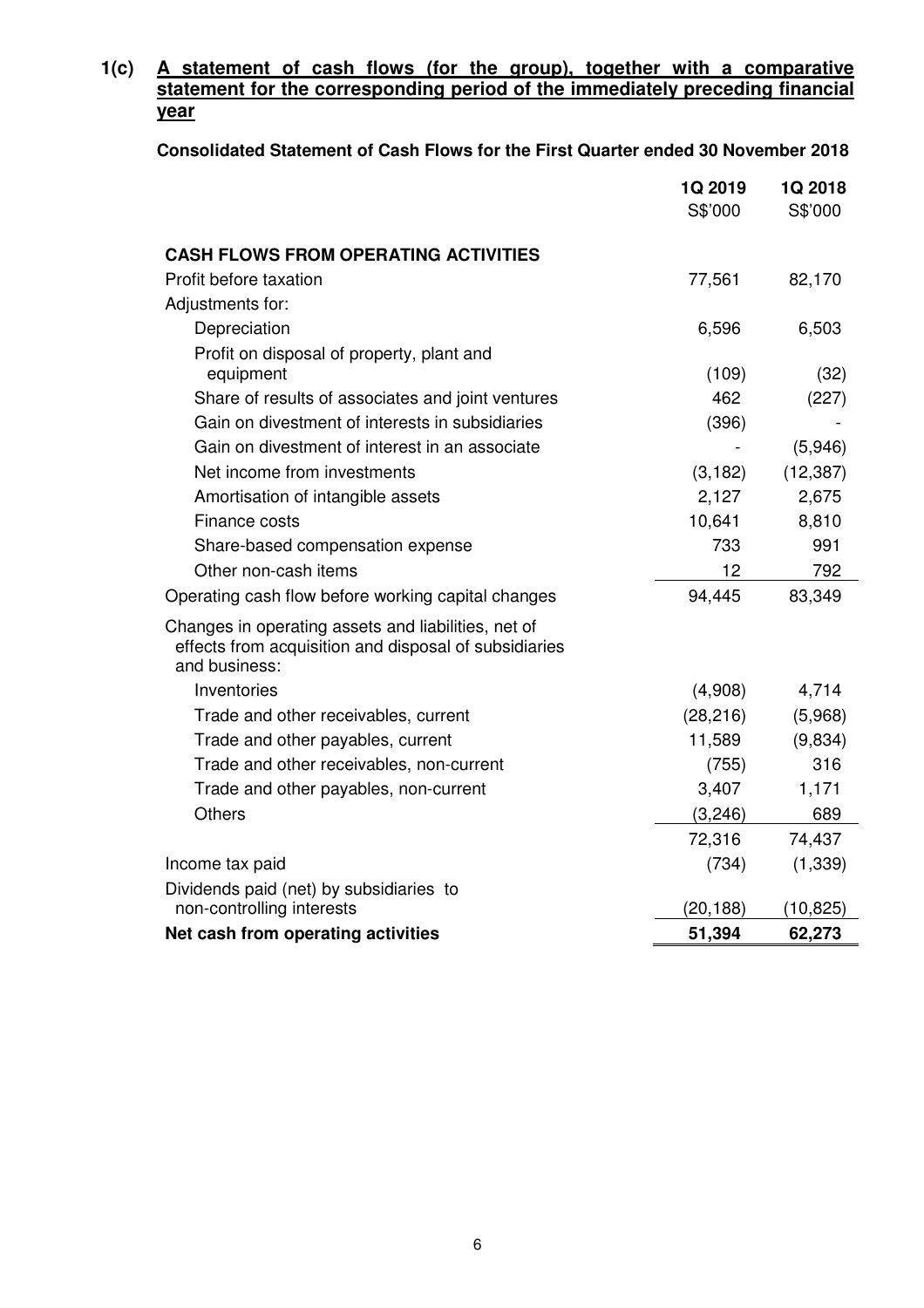### **Consolidated Statement of Cash Flows for the First Quarter ended 30 November 2018 (cont'd)**

|                                                         | 1Q 2019<br>S\$'000 | 1Q 2018<br>S\$'000 |
|---------------------------------------------------------|--------------------|--------------------|
|                                                         |                    |                    |
| <b>CASH FLOWS FROM INVESTING ACTIVITIES</b>             |                    |                    |
| Additions to property, plant and equipment              | (7, 358)           | (8,658)            |
| Proceeds from disposal of property, plant and equipment | 155                | 210                |
| Additions to investment properties                      | (304, 286)         | (91)               |
| Acquisition of business by a subsidiary                 |                    | (2,840)            |
| Acquisition of interests in associates                  | (1, 187)           | (9,099)            |
| Acquisition of interests in joint ventures              |                    | (25,600)           |
| Dividends received from associates                      | 1,577              | 1,019              |
| Proceeds from divestment of interests in subsidiaries   | 815                |                    |
| Increase in amounts owing by associates/joint           |                    |                    |
| ventures<br>Decrease in amounts owing to associates/    | (9)                | (86, 518)          |
| joint ventures                                          | (1,024)            | (2,006)            |
| Purchase of investments, non-current                    | (6,925)            | (13, 527)          |
| Purchase of investments, current                        | (65, 884)          | (16, 326)          |
| Proceeds from capital distribution/disposal of          |                    |                    |
| investments, non-current                                | 6,162              | 46                 |
| Proceeds from disposal of investments, current          | 120,176            | 44,560             |
| Dividends received                                      | 1,158              | 1,764              |
| Interest received                                       | 1,301              | 1,377              |
| Other investment income                                 | (2, 188)           | 1,658              |
| Net cash used in investing activities                   | (257, 517)         | (114, 031)         |
| <b>CASH FLOWS FROM FINANCING ACTIVITIES</b>             |                    |                    |
| Proceeds from bank loans (net of transaction costs)     | 324,881            | 322,880            |
| Repayment of bank loans                                 | (85,000)           | (198,091)          |
| Interest paid                                           | (9, 722)           | (7,780)            |
| Share buy-back                                          | (3,593)            |                    |
| Proceeds from divestment of interest in a subsidiary    |                    | 19,754             |
| Net cash from financing activities                      | 226,566            | 136,763            |
|                                                         |                    |                    |
| Net increase in cash and cash equivalents               | 20,443             | 85,005             |
| Cash and cash equivalents at beginning of period        | 359,498            | 312,647            |
| Cash and cash equivalents at end of period              | 379,941            | 397,652            |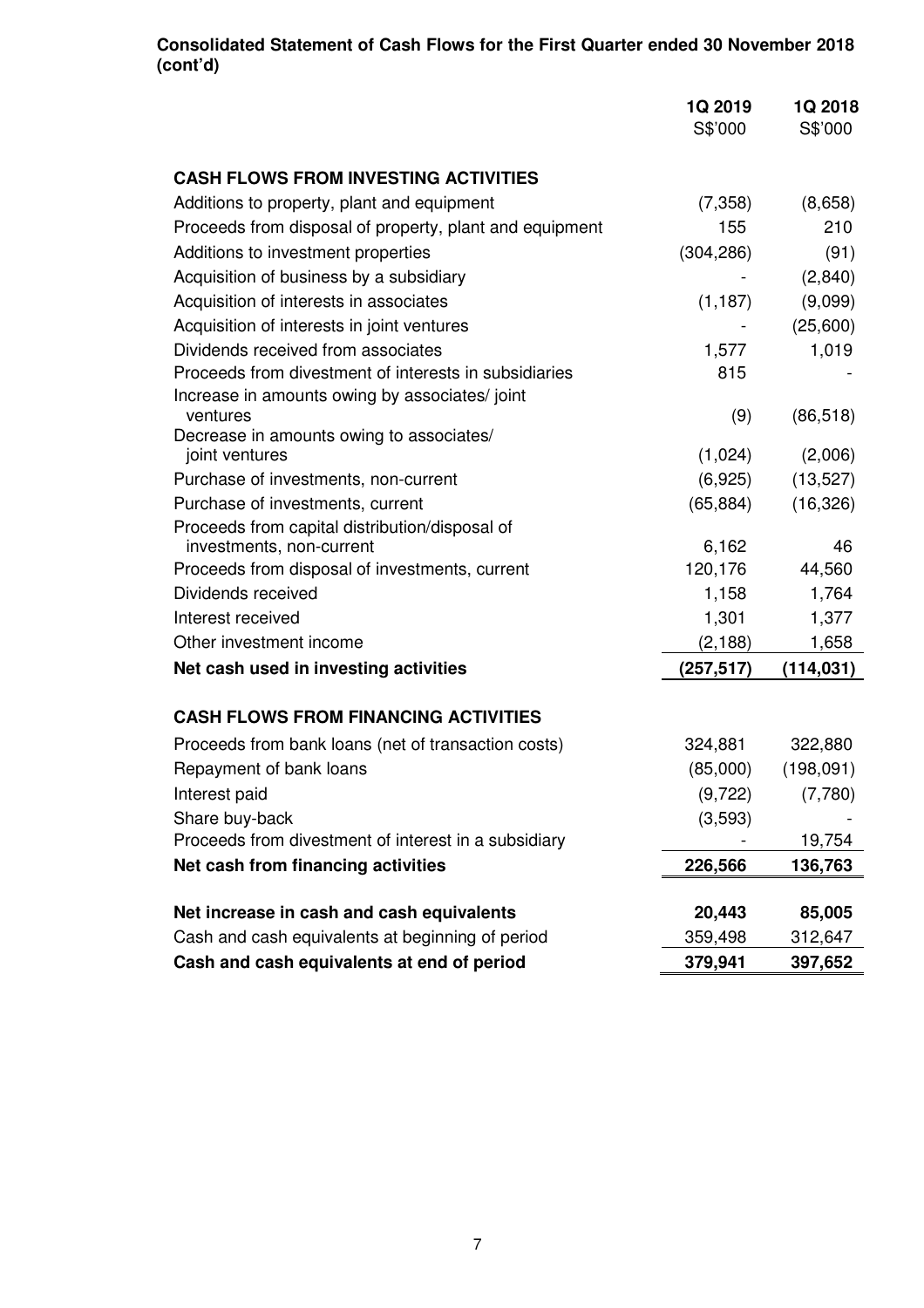#### 1(d)(i) <u>A statement (for the issuer and group) showing either (i) all changes in equity or (ii) changes in equity other than those arising from</u> <u>capitalisation issues and distributions to shareholders, together with a comparative statement for the corresponding period of the immediately</u> **preceding financial year**

**Statements of Changes in Total Equity for the First Quarter ended 30 November 2018**

**(a) Group**

|                                                                              | Attributable to Shareholders of the Company |                 |                      |                                                    |                |                |                                                |                |              |                     |               |
|------------------------------------------------------------------------------|---------------------------------------------|-----------------|----------------------|----------------------------------------------------|----------------|----------------|------------------------------------------------|----------------|--------------|---------------------|---------------|
|                                                                              | <b>Share</b>                                | <b>Treasurv</b> |                      | Share-based<br><b>Capital Compensation Hedging</b> |                | Fair<br>Value  | <b>Currency</b><br><b>Translation Retained</b> |                |              | Non-<br>controlling | <b>Total</b>  |
|                                                                              | Capital                                     | <b>Shares</b>   | <b>Reserve</b>       | <b>Reserve</b>                                     | <b>Reserve</b> | <b>Reserve</b> | <b>Reserve</b>                                 | <b>Profits</b> | <b>Total</b> | <b>Interests</b>    | <b>Equity</b> |
|                                                                              | S\$'000                                     | S\$'000         | S\$'000              | S\$'000                                            | S\$'000        | S\$'000        | S\$'000                                        | S\$'000        | S\$'000      | S\$'000             | S\$'000       |
| Balance as at 31 August 2018<br>as previously reported                       | 522,809                                     |                 | $(7,101)$ $(10,261)$ | 7,783                                              | (1,958)        | 267,894        | (3,602)                                        | 2,691,368      | 3,466,932    | 761,152             | 4,228,084     |
| Adoption of SFRS(I)                                                          |                                             |                 |                      |                                                    |                |                | 4,867                                          | (34, 715)      | (29, 848)    |                     | (29, 848)     |
| Balance as at 31 August 2018                                                 | 522,809                                     | (7, 101)        | (10, 261)            | 7,783                                              | (1,958)        | 267,894        | 1,265                                          | 2,656,653      | 3,437,084    | 761,152             | 4,198,236     |
| Adoption of SFRS(I) 9                                                        |                                             |                 |                      |                                                    |                | (12, 426)      |                                                | 12,247         | (179)        | (12)                | (191)         |
| Balance as at 1 September 2018                                               | 522,809                                     |                 | $(7,101)$ $(10,261)$ | 7,783                                              | (1,958)        | 255,468        | 1,265                                          | 2,668,900      | 3,436,905    | 761,140             | 4,198,045     |
| Total comprehensive income for the quarter                                   |                                             |                 |                      |                                                    | 218            | 61,353         | (3, 414)                                       | 57,902         | 116,059      | 10,109              | 126,168       |
| Realised profit on disposal of FVOCI<br>financial assets                     |                                             |                 |                      |                                                    |                | (49)           |                                                | 49             |              |                     |               |
| Transactions with owners,<br>recognised directly in equity                   |                                             |                 |                      |                                                    |                |                |                                                |                |              |                     |               |
| Contributions by and distributions to owners                                 |                                             |                 |                      |                                                    |                |                |                                                |                |              |                     |               |
| Share-based compensation                                                     |                                             |                 |                      | 733                                                |                |                |                                                |                | 733          |                     | 733           |
| Share buy-back - held as treasury shares                                     |                                             | (3,593)         |                      |                                                    |                |                |                                                |                | (3,593)      |                     | (3,593)       |
| <b>Dividends</b>                                                             |                                             |                 |                      |                                                    |                |                |                                                |                |              | (20, 188)           | (20, 188)     |
| Changes in ownership interest in a<br>subsidiary without a change in control |                                             |                 |                      |                                                    |                |                |                                                |                |              |                     |               |
| Acquisition of additional interest<br>in a subsidiary                        |                                             |                 | (23)                 |                                                    | (3)            |                |                                                | 158            | 132          | (132)               |               |
| Changes in ownership interest in subsidiaries                                |                                             |                 |                      |                                                    |                |                |                                                |                |              |                     |               |
| Disposal of interest in a subsidiary                                         |                                             |                 |                      |                                                    |                |                |                                                |                |              | (74)                | (74)          |
| Contribution by non-controlling interest                                     |                                             |                 |                      |                                                    |                |                |                                                |                |              | 711                 | 711           |
| Balance as at 30 November 2018                                               | 522,809                                     | (10.694)        | (10, 284)            | 8,516                                              | (1,743)        | 316,772        | (2, 149)                                       | 2,727,009      | 3,550,236    | 751,566             | 4,301,802     |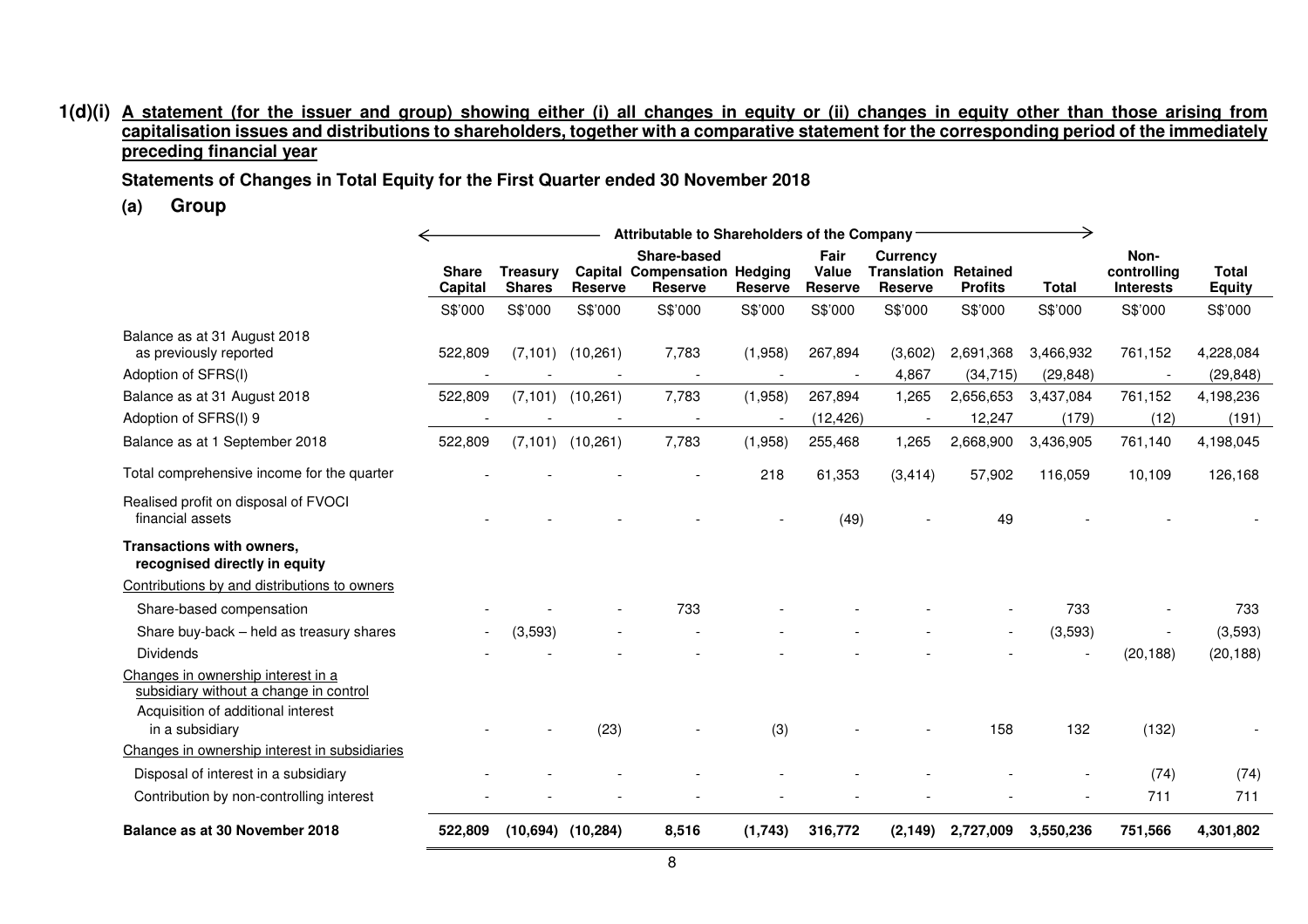#### **Statements of Changes in Total Equity for the First Quarter ended 30 November 2018 (cont'd)**

# **(a) Group (cont'd)**

|                                                                                                                                       | Attributable to Shareholders of the Company |                                  |                |                                                                      |                |                                        |                                                           |                        |                        |                                         |                               |
|---------------------------------------------------------------------------------------------------------------------------------------|---------------------------------------------|----------------------------------|----------------|----------------------------------------------------------------------|----------------|----------------------------------------|-----------------------------------------------------------|------------------------|------------------------|-----------------------------------------|-------------------------------|
|                                                                                                                                       | <b>Share</b><br>Capital                     | <b>Treasury</b><br><b>Shares</b> | <b>Reserve</b> | Share-based<br><b>Capital Compensation Hedging</b><br><b>Reserve</b> | <b>Reserve</b> | Fair<br><b>Value</b><br><b>Reserve</b> | <b>Currency</b><br><b>Translation Retained</b><br>Reserve | <b>Profits</b>         | <b>Total</b>           | Non-<br>controlling<br><b>Interests</b> | <b>Total</b><br><b>Equity</b> |
|                                                                                                                                       | S\$'000                                     | S\$'000                          | S\$'000        | S\$'000                                                              | S\$'000        | S\$'000                                | S\$'000                                                   | S\$'000                | S\$'000                | S\$'000                                 | S\$'000                       |
| Balance as at 1 September 2017<br>as previously reported<br>Adoption of SFRS(I)                                                       | 522,809                                     | (7, 384)                         | (10, 409)      | 7,688                                                                | (5,970)        | 337,955                                | (4,867)<br>4,867                                          | 2,648,576<br>(38, 790) | 3,488,398<br>(33, 923) | 734,926                                 | 4,223,324<br>(33,923)         |
| Balance as at 1 September 2017                                                                                                        | 522,809                                     | (7, 384)                         | (10, 409)      | 7,688                                                                | (5,970)        | 337,955                                |                                                           | 2,609,786              | 3,454,475              | 734,926                                 | 4,189,401                     |
| Total comprehensive income for the quarter                                                                                            |                                             |                                  |                |                                                                      | 1,450          | 14,507                                 | 644                                                       | 61.803                 | 78,404                 | 11,162                                  | 89,566                        |
| Transactions with owners,<br>recognised directly in equity                                                                            |                                             |                                  |                |                                                                      |                |                                        |                                                           |                        |                        |                                         |                               |
| Contributions by and distributions to owners                                                                                          |                                             |                                  |                |                                                                      |                |                                        |                                                           |                        |                        |                                         |                               |
| Share-based compensation                                                                                                              |                                             |                                  |                | 991                                                                  |                |                                        |                                                           |                        | 991                    |                                         | 991                           |
| Dividends                                                                                                                             |                                             |                                  |                |                                                                      |                |                                        |                                                           |                        | $\blacksquare$         | (10, 825)                               | (10, 825)                     |
| Changes in ownership interest in<br>subsidiaries without a change in control<br>Acquisition of additional interest<br>in a subsidiary |                                             |                                  |                |                                                                      |                |                                        |                                                           | (80)                   | (80)                   | 80                                      |                               |
| Dilution of interest in a subsidiary                                                                                                  |                                             |                                  | 148            |                                                                      | 55             |                                        |                                                           | 592                    | 795                    | 18,959                                  | 19,754                        |
| Changes in ownership interest in a<br>subsidiary<br>Contribution by non-controlling interest                                          |                                             |                                  |                |                                                                      |                |                                        |                                                           |                        |                        | 1,613                                   | 1,613                         |
| Balance as at 30 November 2017                                                                                                        | 522,809                                     | (7, 384)                         | (10, 261)      | 8,679                                                                | (4, 465)       | 352,462                                | 644                                                       | 2,672,101              | 3,534,585              | 755,915                                 | 4,290,500                     |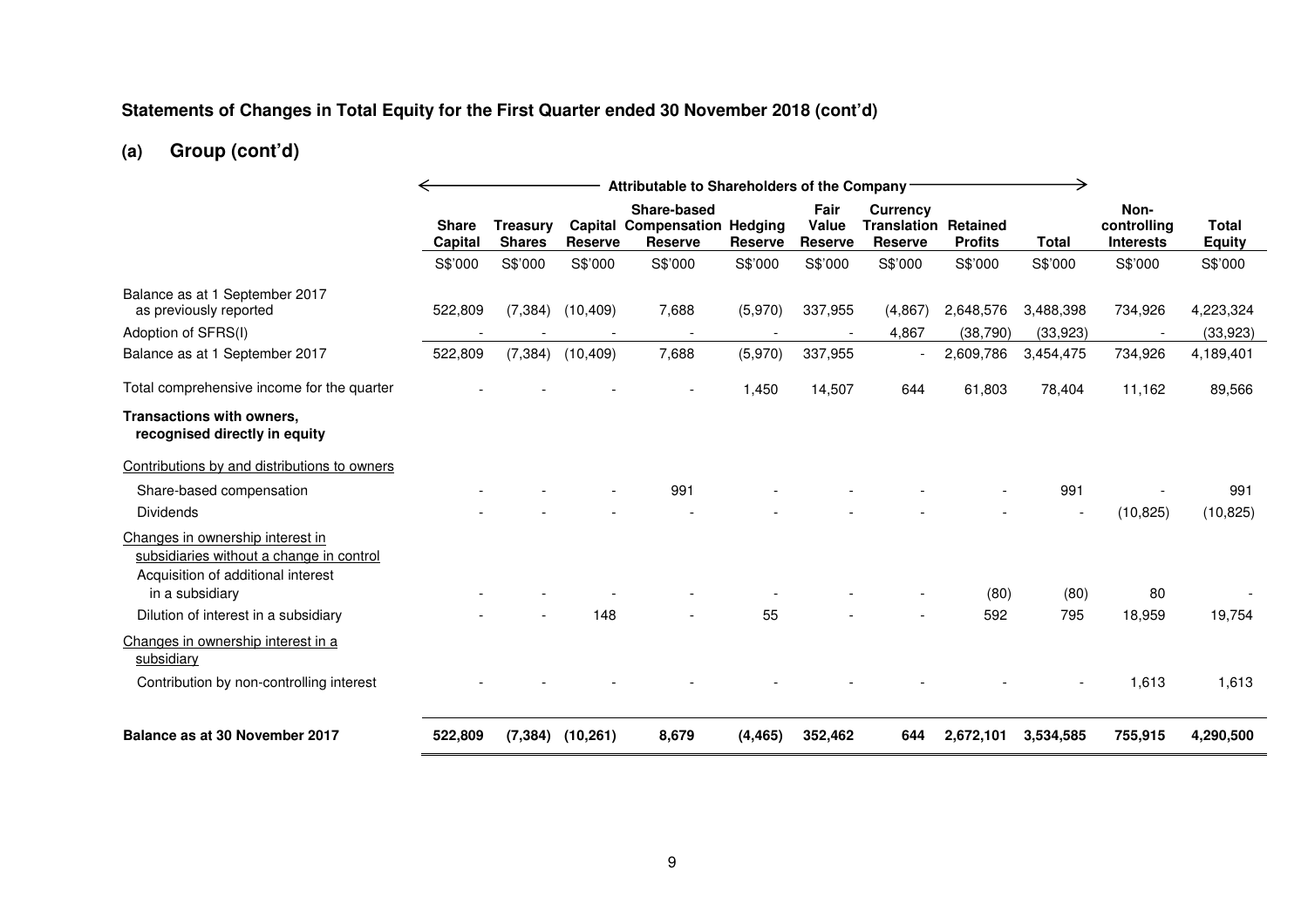#### **Statements of Changes in Total Equity for the First Quarter ended 30 November 2018 (cont'd)**

# **(b) Company**

|                                                            | <b>Share</b><br>Capital<br>S\$'000 | <b>Treasury</b><br><b>Shares</b><br>S\$'000 | Share-based<br>Compensation<br><b>Reserve</b><br>S\$'000 | Hedging<br><b>Reserve</b><br>S\$'000 | Fair<br>Value<br><b>Reserve</b><br>S\$'000 | <b>Retained</b><br><b>Profits</b><br>S\$'000 | <b>Total</b><br><b>Equity</b><br>S\$'000 |
|------------------------------------------------------------|------------------------------------|---------------------------------------------|----------------------------------------------------------|--------------------------------------|--------------------------------------------|----------------------------------------------|------------------------------------------|
| Balance as at 31 August 2018                               |                                    |                                             |                                                          |                                      |                                            |                                              |                                          |
| as previously reported                                     | 522,809                            | (7, 101)                                    | 7,783                                                    |                                      | $\blacksquare$                             | 1,518,369                                    | 2,041,860                                |
| Adoption of SFRS(I)<br>Balance as at 31 August 2018/       |                                    |                                             |                                                          |                                      |                                            | (28, 443)                                    | (28, 443)                                |
| 1 September 2018                                           | 522,809                            | (7, 101)                                    | 7,783                                                    |                                      | $\overline{\phantom{a}}$                   | 1,489,926                                    | 2,013,417                                |
| Total comprehensive income for the quarter                 |                                    |                                             |                                                          | (106)                                | (1)                                        | 42,931                                       | 42,824                                   |
| Transactions with owners,<br>recognised directly in equity |                                    |                                             |                                                          |                                      |                                            |                                              |                                          |
| Contributions by and distributions<br>to owners            |                                    |                                             |                                                          |                                      |                                            |                                              |                                          |
| Share-based compensation                                   |                                    |                                             | 733                                                      |                                      |                                            |                                              | 733                                      |
| Share buy-back - held as treasury shares                   |                                    | (3,593)                                     |                                                          |                                      |                                            |                                              | (3,593)                                  |
| Balance as at 30 November 2018                             | 522,809                            | (10, 694)                                   | 8,516                                                    | (106)                                | (1)                                        | 1,532,857                                    | 2,053,381                                |
| Balance as at 1 September 2017                             |                                    |                                             |                                                          |                                      |                                            |                                              |                                          |
| as previously reported                                     | 522,809                            | (7, 384)                                    | 7,688                                                    |                                      | 25,219                                     | 1,277,297                                    | 1,825,629                                |
| Adoption of SFRS(I)                                        |                                    |                                             |                                                          |                                      |                                            | (33, 923)                                    | (33,923)                                 |
| Balance as at 1 September 2017                             | 522,809                            | (7, 384)                                    | 7,688                                                    | $\overline{a}$                       | 25,219                                     | 1,243,374                                    | 1,791,706                                |
| Total comprehensive income for the quarter                 |                                    |                                             |                                                          |                                      | 2,498                                      | 21,231                                       | 23,729                                   |
| Transactions with owners,<br>recognised directly in equity |                                    |                                             |                                                          |                                      |                                            |                                              |                                          |
| Contributions by and distributions<br>to owners            |                                    |                                             |                                                          |                                      |                                            |                                              |                                          |
| Share-based compensation                                   |                                    |                                             | 991                                                      |                                      |                                            |                                              | 991                                      |
| Balance as at 30 November 2017                             | 522,809                            | (7, 384)                                    | 8,679                                                    | $\blacksquare$                       | 27,717                                     | 1,264,605                                    | 1,816,426                                |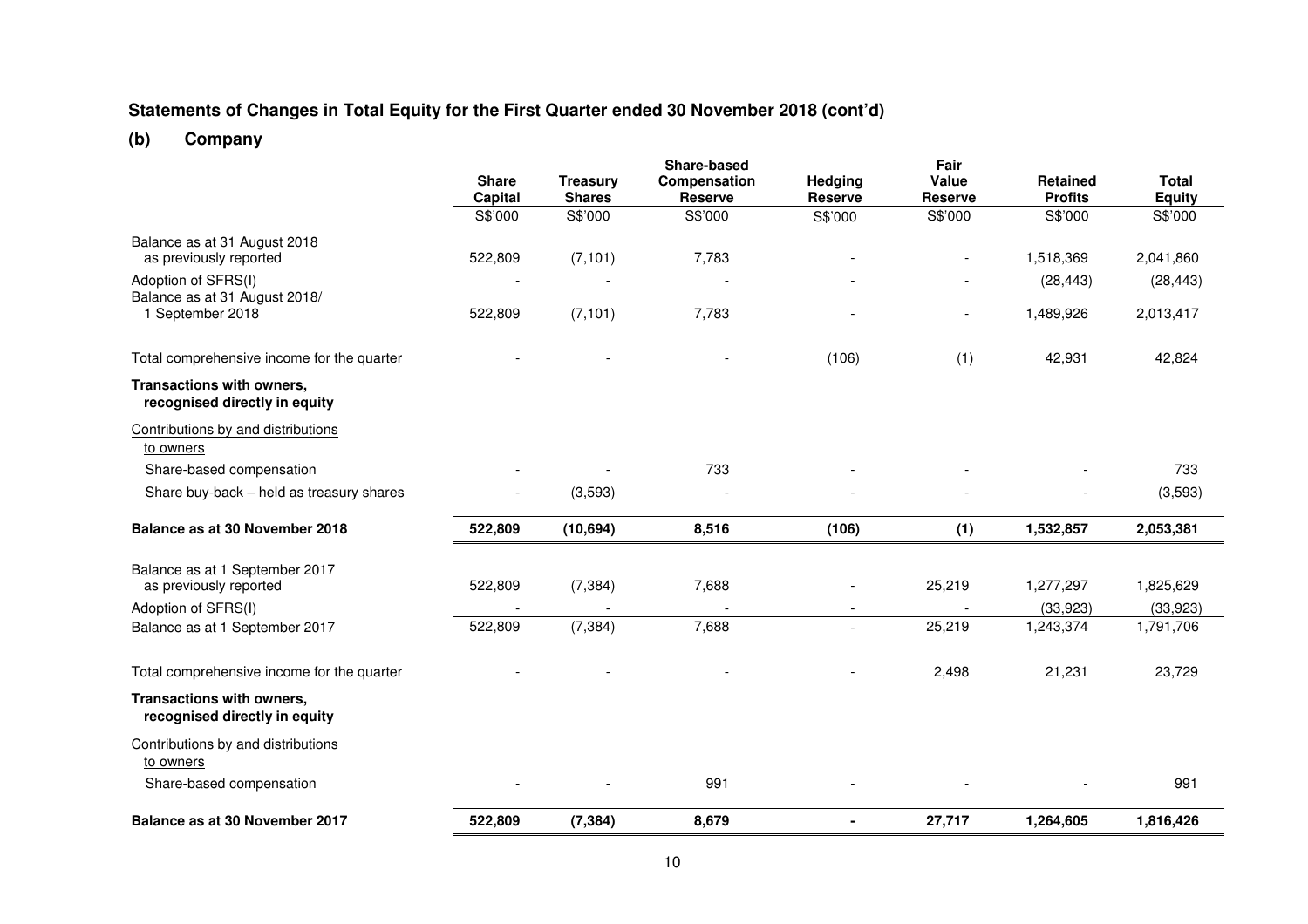**1(d)(ii) Details of any changes in the company's share capital arising from rights issue, bonus issue, share buy-backs, exercise of share options or warrants, conversion of other issues of equity securities, issue of shares for cash or as consideration for acquisition or for any other purpose since the end of the previous period reported on. State the number of shares that may be issued on conversion of all the outstanding convertibles, if any, against the total number of issued shares excluding treasury shares and subsidiary holdings of the issuer, as at the end of the current financial period reported on and as at the end of the corresponding period of the immediately preceding financial year. State also the number of shares held as treasury shares and the number of subsidiary holdings, if any, and the percentage of the aggregate number of treasury shares and subsidiary holdings held against the total number of shares outstanding in a class that is listed as at the end of the current financial period reported on and as at the end of the corresponding period of the immediately preceding financial year.**

### **Performance Shares**

- (a) At the annual general meeting of the Company held on 1 December 2016, the Company's shareholders approved the adoption of the SPH Performance Share Plan 2016 ("the 2016 Share Plan"). This replaced the SPH Performance Share Plan ("the Share Plan") which was terminated, except that awards granted prior to such termination and are outstanding continue to be valid.
- (b) As at 30 November 2018, the number of shares granted and outstanding (being contingent award) under the Share Plan and the 2016 Share Plan (collectively, "SPH PSP") was 4,400,503 (30 November 2017: 4,043,642). Movements in the number of performance shares during the current quarter are summarised below:

| Outstanding    |        | Outstanding    |
|----------------|--------|----------------|
| as at 01.09.18 | Lapsed | as at 30.11.18 |
| (000)          | (000)  | (000)          |
| 4,444          | (43)   | 4,401          |

# **Share Buy Back**

Under the Share Buy Back Mandate (first approved by the Shareholders on 16 July 1999 and last renewed at the Annual General Meeting on 3 December 2018), the Company bought back 1,371,300 ordinary shares during the current quarter. These shares are held as treasury shares, until released from time to time for the fulfilment of the awards under the SPH PSP. The amount paid, including brokerage fees, totalled S\$3.6 million and was deducted against shareholders' equity.

# **Share Capital and Treasury Shares**

As at 30 November 2018, the Company had 1,596,982,433 ordinary shares, 16,361,769 management shares and 3,666,688 treasury shares (30 November 2017: 1,598,612,211 ordinary shares, 16,361,769 management shares and 2,036,910 treasury shares).

The treasury shares held represent 0.2% (30 November 2017: 0.1%) of the total number of issued shares (excluding treasury shares).

The Company has no subsidiary holdings as at 30 November 2018 and 30 November 2017.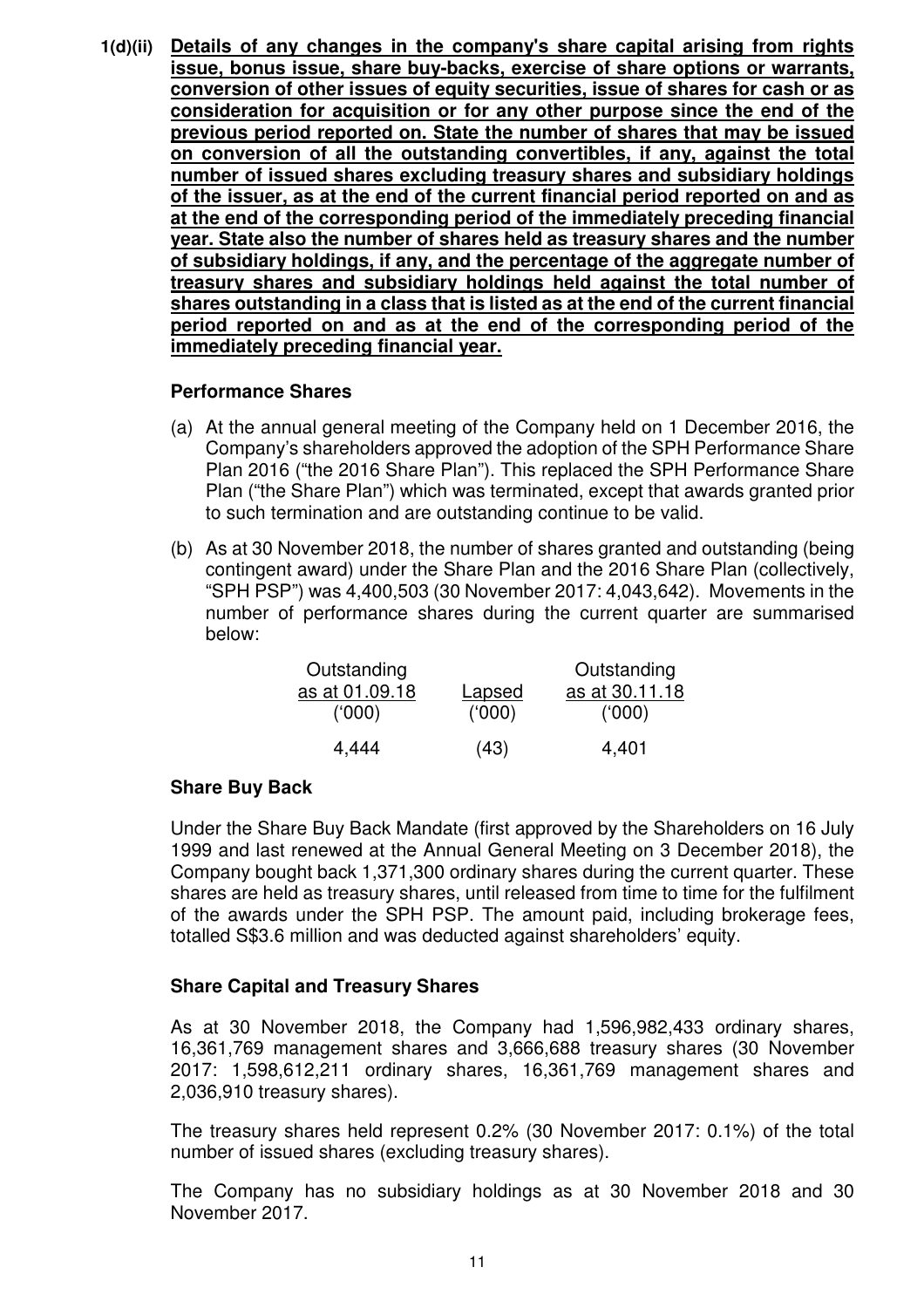## **1(d)(iii) To show the total number of issued shares excluding treasury shares as at the end of the current financial period and as at the end of the immediately preceding year.**

As at 30 November 2018, the Company had 1,596,982,433 ordinary shares and 16,361,769 management shares (31 August 2018: 1,598,353,733 ordinary shares and 16,361,769 management shares).

## **1(d)(iv) A statement showing all sales, transfers, cancellation and/or use of treasury shares as at the end of the current financial period reported on.**

There was no sale, transfer, cancellation and/or use of treasury shares during the current quarter.

### **1(d)(v) A statement showing all sales, transfers, cancellation and/or use of subsidiary holdings as at the end of the current financial period reported on.**

The Company has no subsidiary holdings as at 30 November 2018.

### **2. Whether the figures have been audited or reviewed, and in accordance with which auditing standard or practice**

The financial information as set out in paragraphs 1, 4, 5, 6, 7, 8 and 9 of this announcement has been extracted from the condensed interim financial information that has been reviewed by our auditors, KPMG LLP, in accordance with Singapore Standard on Review Engagements 2410, *Review of Interim Financial Information Performed by the Independent Auditor of the Entity.*

### **3. Where the figures have been audited or reviewed, the auditors' report (including any qualifications or emphasis of a matter)**

Please refer to the attached auditors' review report.

**4. Whether the same accounting policies and methods of computation as in the issuer's most recently audited annual financial statements have been applied. If there are any changes in the accounting policies and methods of computation, including any required by an accounting standard, what has changed, as well as the reasons for, and the effect of, the change.**

# **Accounting Policies**

In December 2017, the Accounting Standards Council (ASC) issued the Singapore Financial Reporting Standards (International) (SFRS(I)). SFRS(I) comprises standards and interpretations that are equivalent to International Financial Reporting Standards. The Group's financial statements for the financial year ending 31 August 2019 will be prepared in accordance with SFRS(I).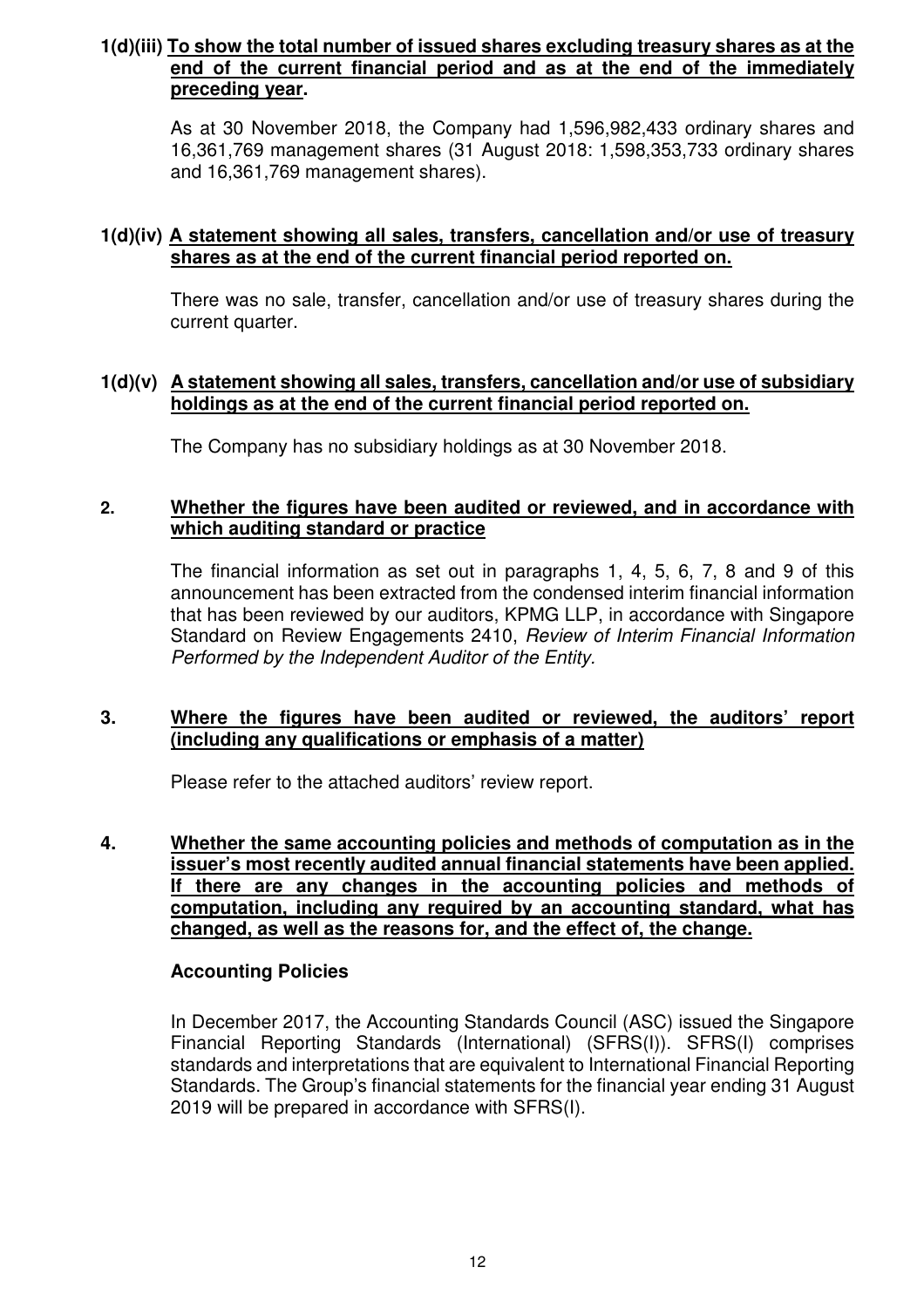The Group has applied the same accounting policies and methods of computation in the financial statements for the current reporting period as that of the audited financial statements for the year ended 31 August 2018, except for the adoption of the SFRS(I) framework as described above and the new/revised SFRS(I) applicable for the financial period beginning 1 September 2018 as follows:

- SFRS(I) 1 *First-time Adoption of Singapore Financial Reporting Standards (International)*
- SFRS(I) 15 *Revenue from Contracts with Customers*
- SFRS(I) 9 *Financial Instruments*

# **SFRS(I) 1**

In adopting the new framework, the Group is required to apply the specific transition requirements in SFRS(I)*.* The Group has applied SFRS(I) with 1 September 2017 as the date of transition for the Group and the Company, on a retrospective basis, as if such accounting policies had always been applied. SFRS(I) 1 provides mandatory exceptions and optional exemptions from retrospective application. Except as set out below, the Group does not expect the application of the mandatory exceptions and the optional exemptions in SFRS(I) 1 to have any significant impact on the financial statements:

- Reset of cumulative currency translation reserve to nil at the date of transition; and
- Use of fair value of certain printing presses as their deemed cost.

# **SFRS(I) 15**

SFRS(I) 15 establishes a comprehensive framework for determining whether, how much and when revenue is recognised. It also introduces new cost guidance which requires certain costs of obtaining and fulfilling contracts to be recognised as separate assets when specified criteria are met.

The Group adopted SFRS(I) 15 using the retrospective approach with practical expedients.

# **SFRS(I) 9**

SFRS(I) 9 contains new requirements for classification and measurement of financial instruments, a new expected credit loss model for calculating impairment of financial assets, and new general hedge accounting requirements.

The Group has elected to apply the exemption in SFRS(I) 1 allowing it not to restate comparative information in the 2019 SFRS(I) financial statements. Differences in the carrying amounts of financial assets and financial liabilities resulting from the adoption of SFRS(I) 9 are recognised in retained profits and reserves as at 1 September 2018.

The adoption of SFRS(I) 9 has resulted in the reclassification of non-current available-for-sale (AFS) equities securities, debt securities and investment funds as financial assets measured at fair value through other comprehensive income (FVOCI) while the non-current debt securities measured at fair value through profit or loss (FVTPL) will continue to be measured at FVTPL.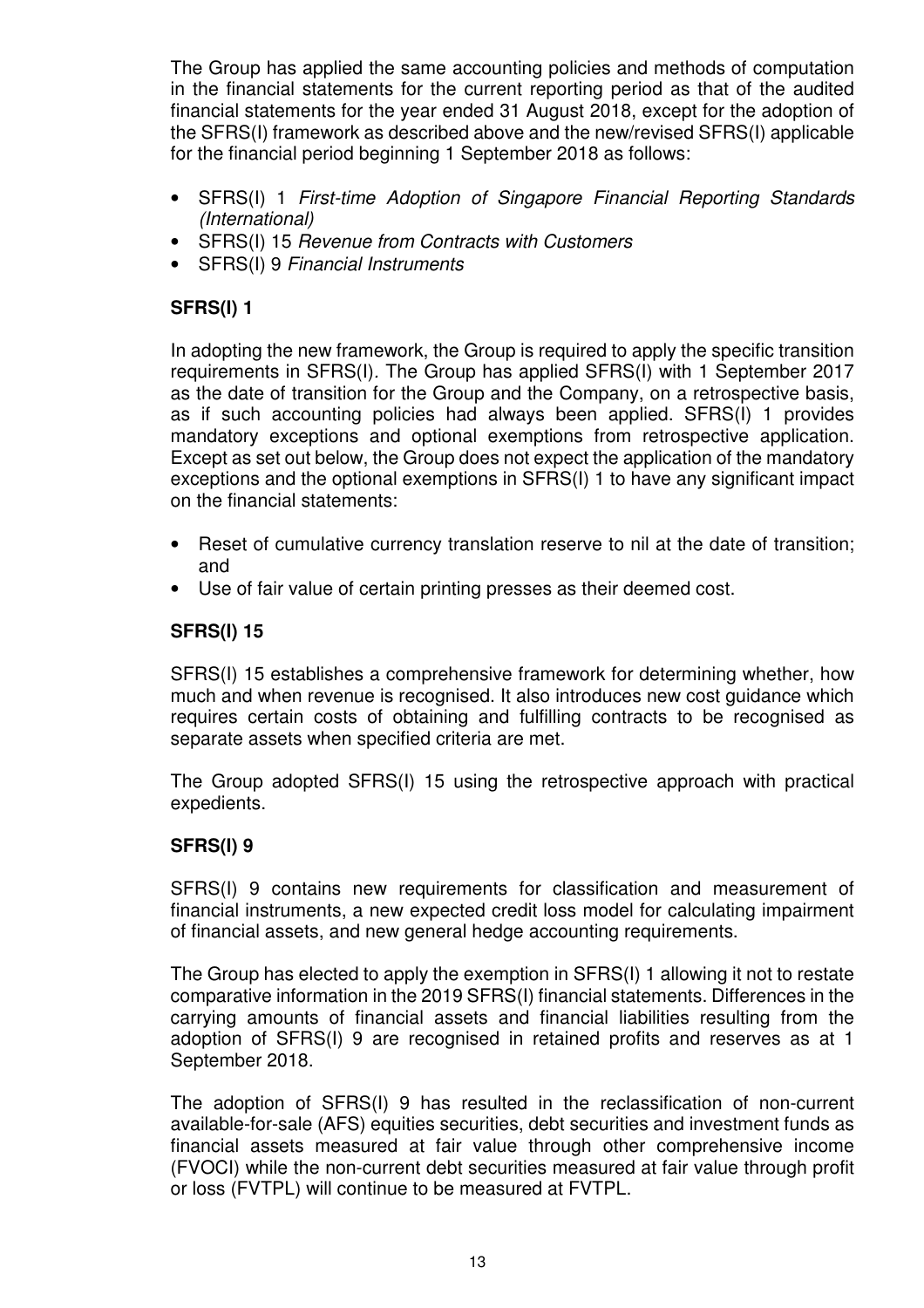In addition, current AFS financial assets are reclassified as FVTPL financial assets, resulting in an increase in retained profits as at 1 September 2018.

SFRS(I) 9 requires the Group to record expected credit losses (ECL) on all of its loans and trade receivables, either on a 12-month or lifetime basis. The Group adopts the simplified approach and records lifetime ECL on all trade receivables. As a result, receivables and retained profits as at 1 September 2018 were adjusted.

### **Impact on the comparatives for the First Quarter ended 30 November 2018**

#### **Income Statement**

| <b>1Q 2018</b> |
|----------------|
| S\$'000        |
| (1,651)        |
| 281            |
|                |

### **Statements of Financial Position**

| 1 Sep 2018 | 31 Aug 2018 | 1 Sep 2017 |
|------------|-------------|------------|
| S\$'000    | S\$'000     | S\$'000    |
|            | 4,867       | 4,867      |
| (12,426)   |             |            |
| 12,247     | (34, 715)   | (38, 790)  |
| (12)       |             |            |
|            | (34, 269)   | (40,871)   |
|            | (1,405)     |            |
| (191)      |             |            |
| (2,546)    | (5,826)     | (6,948)    |
| 2,546      |             |            |
|            |             |            |

### **5. Earnings per ordinary share of the group for the current financial period reported on and the corresponding period of the immediately preceding financial year, after deducting any provision for preference dividends**

#### **Earnings Per Share for the First Quarter ended 30 November 2018**

|     |                                                                  | Group   |                |  |  |
|-----|------------------------------------------------------------------|---------|----------------|--|--|
|     |                                                                  | 1Q 2019 | <b>1Q 2018</b> |  |  |
| (a) | Based on the weighted average<br>number of shares on issue (S\$) | 0.04    | 0.04           |  |  |
| (b) | On fully diluted basis (S\$)                                     | 0.04    | 0.04           |  |  |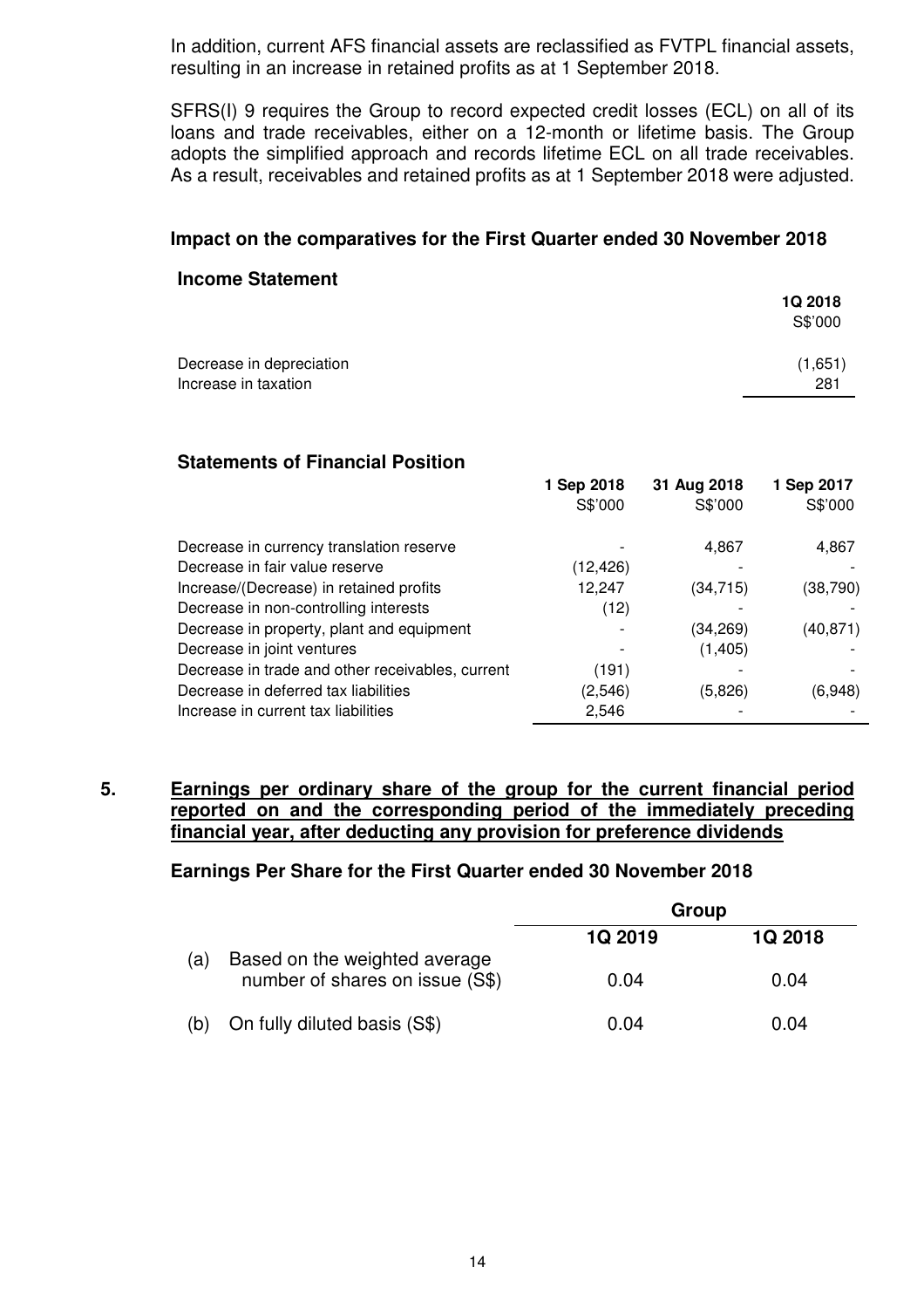**6. Net asset value (for the issuer and group) per ordinary share based on the total number of issued shares excluding treasury shares of the issuer at the end of the (a) current financial period reported on; and (b) immediately preceding financial year**

### **Net Asset Value Per Share**

|                                                                                   | Group          |                | Company        |                       |
|-----------------------------------------------------------------------------------|----------------|----------------|----------------|-----------------------|
|                                                                                   | 30 Nov<br>2018 | 31 Aug<br>2018 | 30 Nov<br>2018 | <b>31 Aug</b><br>2018 |
| Net asset value per share<br>based on total number of<br>issued shares at the end |                |                |                |                       |
| of period/year $(S$)$                                                             | 2.20           | 2.13           | 1 27           | 1.25                  |

**7. A review of the performance of the group, to the extent necessary for a reasonable understanding of the group's business. It must include a discussion of any significant factors that affected the turnover, costs, and earnings of the group for the current financial period reported on, including (where applicable) seasonal or cyclical factors; and any material factors that affected the cash flow, working capital, assets or liabilities of the group during the current financial period reported on**

**Review of Results for the First Quarter ended 30 November 2018 ("1Q 2019") compared with the First Quarter ended 30 November 2017 ("1Q 2018")**

### **7.1 Income Statement**

7.1.1 Group operating revenue comprised mainly advertisement and circulation revenue (print and digital), rental income from retail malls and student accommodation, and income from other businesses (including aged care, events and exhibitions and education). The decrease in group operating revenue of S\$4.4 million (1.7%), from S\$258.8 million in 1Q 2018 to S\$254.3 million in 1Q 2019, was due to lower print advertisement revenue of S\$9.8 million (9.2%) which was cushioned by contribution from the newly acquired UK student accommodation portfolio of S\$6.3 million.

Other operating income included sales of production waste and other scrap materials, distribution service fees for third party periodicals, and income from branding events. Other operating income fell S\$4.1 million (48.1%), from S\$8.5 million in 1Q 2018 to S\$4.4 million in 1Q 2019, mainly due to the absence of a S\$5.9 million gain arising from the dilution of interest on the IPO listing of MindChamps Preschool in 1Q 2018.

Total revenue of S\$258.8 million in 1Q 2019 was lower by S\$8.5 million (3.2%) compared to S\$267.3 million in 1Q 2018.

7.1.2 Materials, production and distribution costs included newsprint and other material costs, factory overheads and distribution costs for the media business, and production costs and supplies for the events and exhibitions and aged care businesses. The reduction in materials, production and distribution costs by S\$1.3 million (3.4%), from S\$37.9 million in 1Q 2018 to S\$36.6 million in 1Q 2019, was in line with lower revenue of the media and events and exhibitions businesses.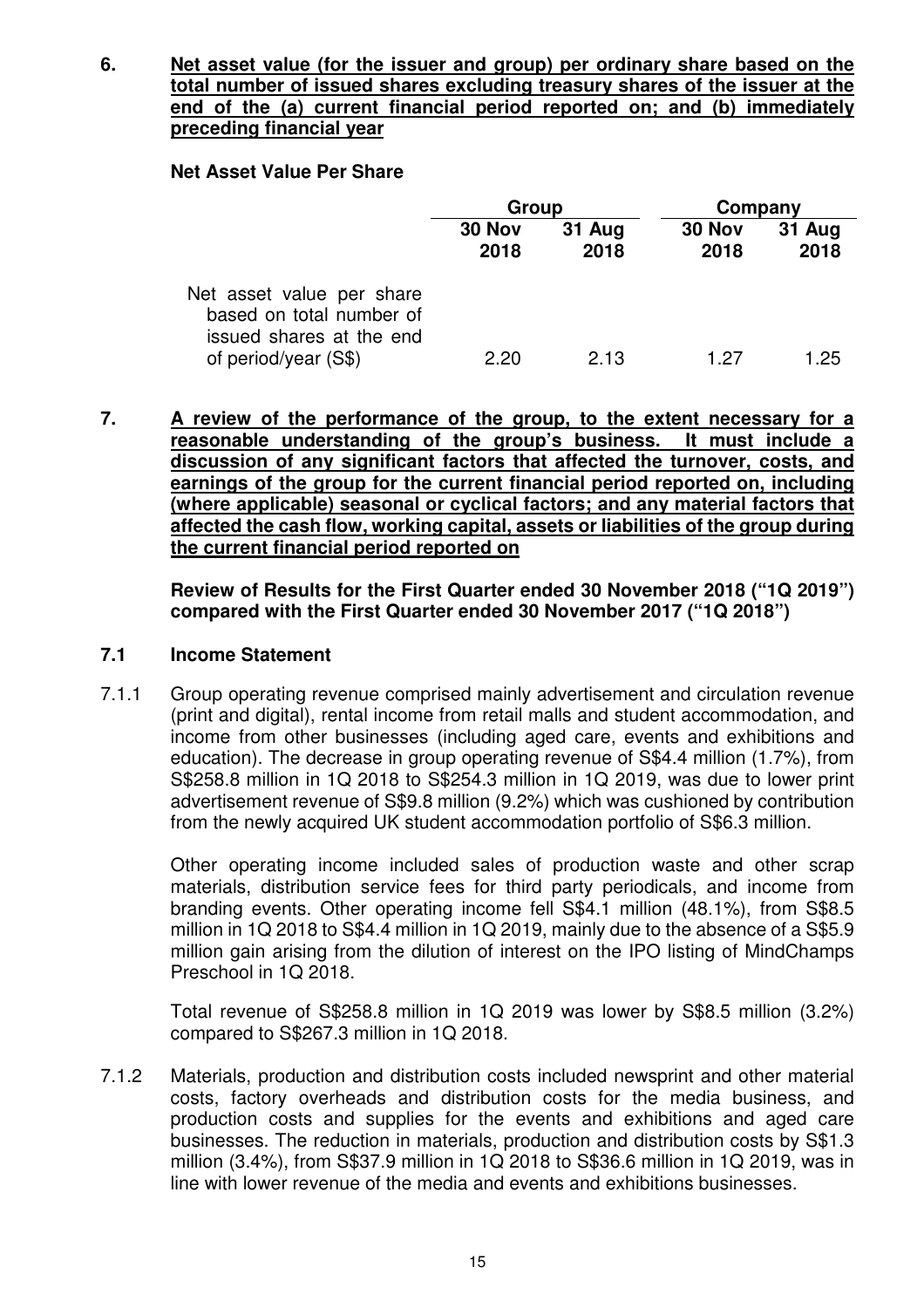Staff costs comprised salaries, bonuses, allowances, employers' contribution to defined contribution plans and share-based compensation expense. Staff costs of S\$86.5 million for 1Q 2019 was stable year-on-year.

Premises costs relate mainly to rental expenses, property tax, building maintenance costs and utility charges, and are primarily incurred for the retail malls, student accommodation, media and aged care businesses. The increase in premises costs of S\$1.9 million (10.8%), from S\$17.7 million in 1Q 2018 to S\$19.7 million in 1Q 2019, was attributed mainly to addition of the UK student accommodation portfolio.

Other operating expenses included business promotion expenses, articles and news agencies' fees, computer system maintenance and software licence fees, amortisation of intangibles assets, foreign exchange differences and other expenses in line with business activities. Other operating expenses decreased S\$17.1 million (41.7%), from S\$41 million in 1Q 2018 to S\$23.9 million in 1Q 2019. This was due to the absence of retrenchment costs of S\$11.6 million that was incurrred in 1Q 2018, reduced business promotion expense, lower amortisation charge on reduced value of intangible assets, and unrealised foreign exchange gains.

Finance costs increased by S\$1.8 million (20.8%), from S\$8.8 million in 1Q 2018 to S\$10.6 million in 1Q 2019, due to interest costs on the loan facilities taken up to fund the acquisition of the UK student accommodation portfolio, and equity funding for the development of The Woodleigh Residences and The Woodleigh Mall.

Total costs fell by S\$13.8 million (7%) from S\$197.7 million in 1Q 2018 to S\$183.9 million in 1Q 2019.

- 7.1.3 As a result of the foregoing, operating profit of S\$74.8 million in 1Q 2019 was S\$5.3 million (7.6%) higher compared to S\$69.6 million in 1Q 2018.
- 7.1.4 Investment income comprised fair value changes on investments and derivatives, foreign exchange differences, and dividend and interest income from the investment portfolio. Investment income for the quarter fell by S\$9.2 million (74.3%), from S\$12.4 million in 1Q 2018 to S\$3.2 million in 1Q 2019. This was attributed to gain on disposal of investments of S\$9.1 million in 1Q 2018 which was absent this quarter.
- 7.1.5 The share of results of associates and joint ventures was S\$0.7 million lower, from a profit of S\$0.2 million in 1Q 2018 to a loss of S\$0.5 million in 1Q 2019. This was due to showflat and marketing expenses for The Woodleigh Residences, partially negated by lower losses recorded by the online classifieds business in Indonesia and Thailand.
- 7.1.6 Taxation charge of S\$9.7 million in 1Q 2019 was based on the statutory tax rate, taking into account non-deductible expenses and non-taxable income. This included an amount of S\$0.2 million for over-provision of taxation in respect of prior years.
- 7.1.7 Consequently, net profit attributable to shareholders of S\$57.9 million in 1Q 2019 was S\$3.9 million (6.3%) lower compared to S\$61.8 million in 1Q 2018.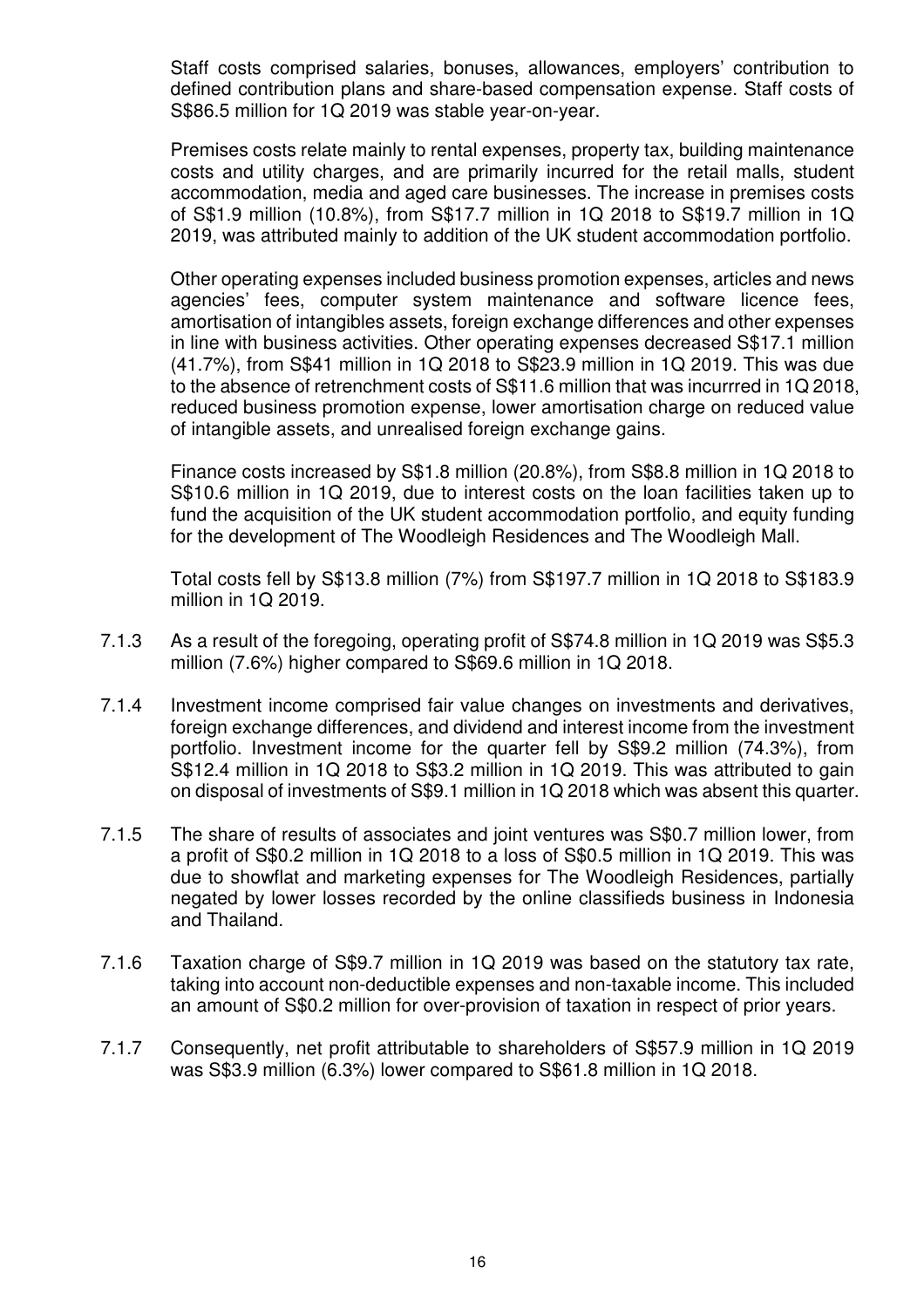## **7.2 Statements of Financial Position**

### **Non-current assets**

- 7.2.1 Non-current assets comprised property, plant and equipment, investment properties, interests in associates and joint ventures, investments, intangible assets, trade and other receivables, and derivatives. The increase in non-current assets by S\$357.2 million (6.7%) from S\$5,364.3 million as at 31 August 2018 to S\$5,721.5 million as at 30 November 2018 was mainly due to additions to investment properties and investments, offset by reduction in intangible assets.
- 7.2.2 Investment properties comprised mainly retail malls and student accommodation assets. The increase in investment properties of S\$304.3 million (7.3%), from S\$4,155.1 million as at 31 August 2018 to S\$4,459.4 million as at 30 November 2018, arose from acquisition of the UK student accommodation portfolio comprising 10 freehold assets and 4 leasehold assets situated in established university towns and cities, including London, Birmingham, Bristol, Huddersfield, Plymouth and Sheffield.
- 7.2.3 Non-current investments refer to equities securities, debt securities and investment funds. Non-current investments increased by S\$62.8 million (13.8%), from S\$454 million as at 31 August 2018 to S\$516.7 million as at 30 November 2018, due to remeasurement gain of the Group's investment in M1 which was recognised in fair value reserve. The gain arose from increase in M1 share price from S\$1.59 as at 31 August 2018 to S\$2.10 as at 30 November 2018.
- 7.2.4 Intangible assets included goodwill, technology, trademarks, licences and mastheads that are acquired mainly through business acquisitions. Intangible assets decreased by S\$7.3 million (4.2%), from S\$176 million as at 31 August 2018 to S\$168.7 million as at 30 November 2018, due to divestment of Shareinvestor.com Holdings and amortisation expenses mainly from events and exhibitions, online classifieds and aged care businesses.

### **Current assets**

- 7.2.5 Curent assets comprised inventories, trade and other receivables, investments, derivatives, and cash and cash equivalents. As at 30 November 2018, current assets amounted to S\$799 million as compared to S\$796.7 million as at 31 August 2018.
- 7.2.6 Inventories comprised newsprint and other materials for the media business, supplies for the aged care business and inventories for the book publishing business. As at 30 November 2018, inventories amounted to S\$27.5 million compared to S\$22.6 million as at 31 August 2018. The increase of S\$4.9 million (21.7%) was attributed to higher newsprint inventory holdings.
- 7.2.7 Current investments refer to equities securities, debt securities and investment funds. Current investments decreased by S\$27.9 million (22.9%), from S\$121.7 million as at 31 August 2018 to S\$93.8 million as at 30 November 2018, due to disposal of investments.
- 7.2.8 Derivatives (foreign exchange forwards) of S\$0.4 million as at 30 November 2018 represents the fair value gain on contracts that the Group entered into to minimise its foreign currency exposure.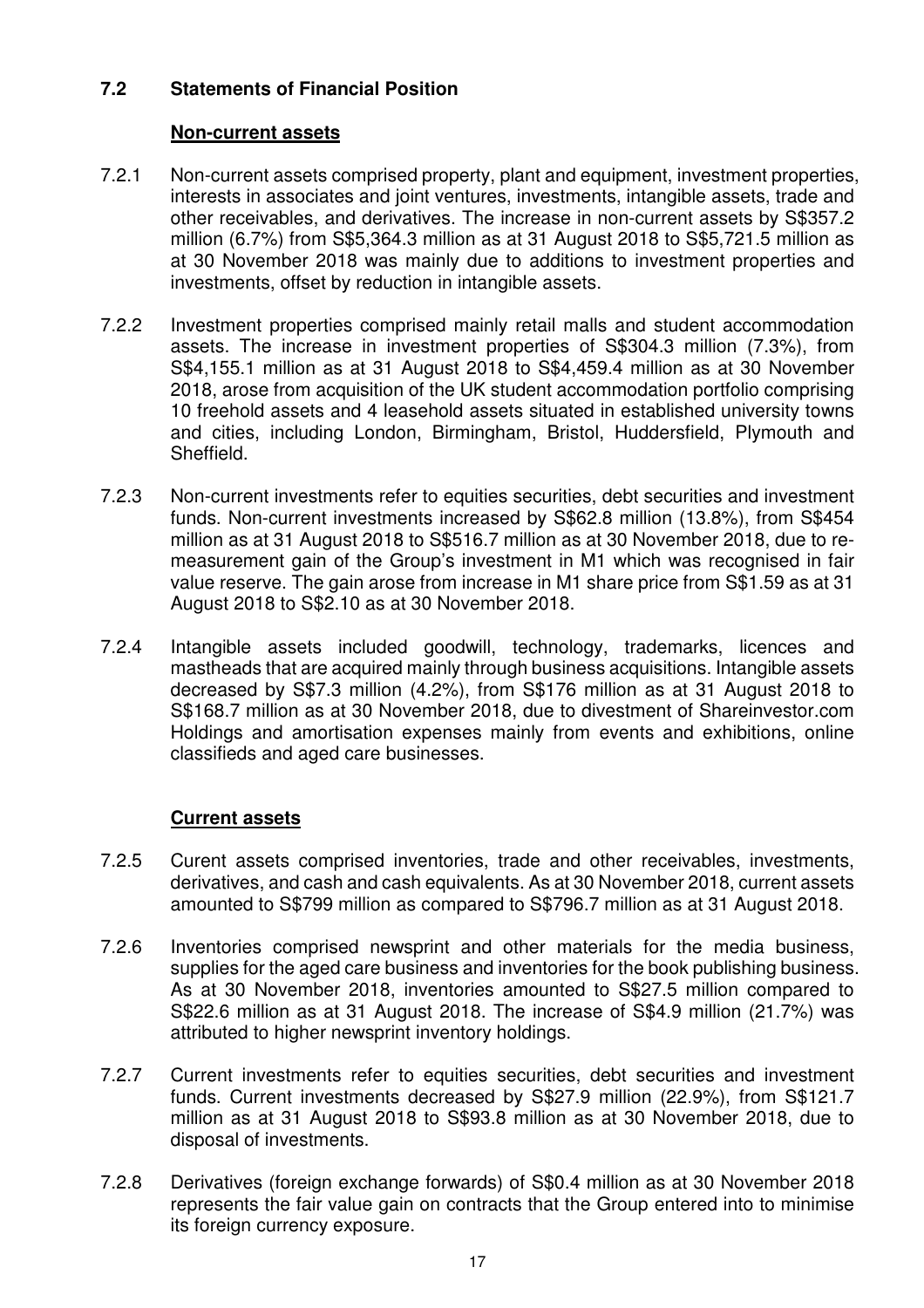7.2.9 Cash and cash equivalents increased by S\$20.4 million (5.7%) from S\$359.5 million as at 31 August 2018 to S\$379.9 million as at 30 November 2018. Details of the movements are set out in the Consolidated Statement of Cash Flows in paragraph  $1(c)$ .

### **Non-current liabilities**

- 7.2.10 Non-current liabilities comprised mainly Group borrowings that are due for repayment at least twelve months after the reporting date. As at 30 November 2018, non-current liabilities amounted to S\$1,389 million compared to S\$1,387.8 million as at 31 August 2018.
- 7.2.11 Derivatives (interest rate swaps) of S\$2.2 million as at 30 November 2018 and S\$2.8 million as at 31 August 2018 resulted from fair value changes on contracts that the Group entered into to hedge against its interest rate risk exposure.

### **Current liabilities**

- 7.2.12 Current liabilities comprised trade and other payables, current tax liabilities, borrowings and derivatives. The increase in current liabilities by S\$254.7 million (44.3%) from S\$575 million as at 31 August 2018 to S\$829.7 million as at 30 November 2018, was due to increase in trade and other payables, current tax liabilities and borrowings.
- 7.2.13 Current trade and other payables increased by S\$12.4 million (5.4%), from S\$230.5 million as at 31 August 2018 to S\$243 million as at 30 November 2018, due to quarterly provision for staff bonuses payable in the next financial year, accruals for operating expenses and rental collections in advance pertaining to the UK student accommodation portfolio.
- 7.2.14 Current tax liabilities increased by S\$11.3 million (23.8%), from S\$47.7 million as at 31 August 2018 to S\$59 million as at 30 November 2018, due to provision for current year tax expense payable in the next financial year.
- 7.2.15 Current borrowings increased by S\$232.6 million (78.9%), from S\$294.9 million as at 31 August 2018 to S\$527.5 million as at 30 November 2018, due to draw-down of S\$324.9 million of short-term credit facilities primarily to fund the acquisition of UK student accommodation portfolio. During the quarter, a repayment of S\$85 million of short-term banking facilities was also made.
- 7.2.16 Derivatives (foreign exchange forwards) of S\$0.2 million as at 30 November 2018 and S\$1.9 million as at 31 August 2018 represent the fair value loss on contracts that the Group entered into to minimise its foreign currency exposure.
- 7.2.17 As at 30 November 2018, the Group is in a net current liabilities position of S\$30.7 million due to draw-down of S\$324.9 million of short-term credit facilities pending long-term financing arrangements.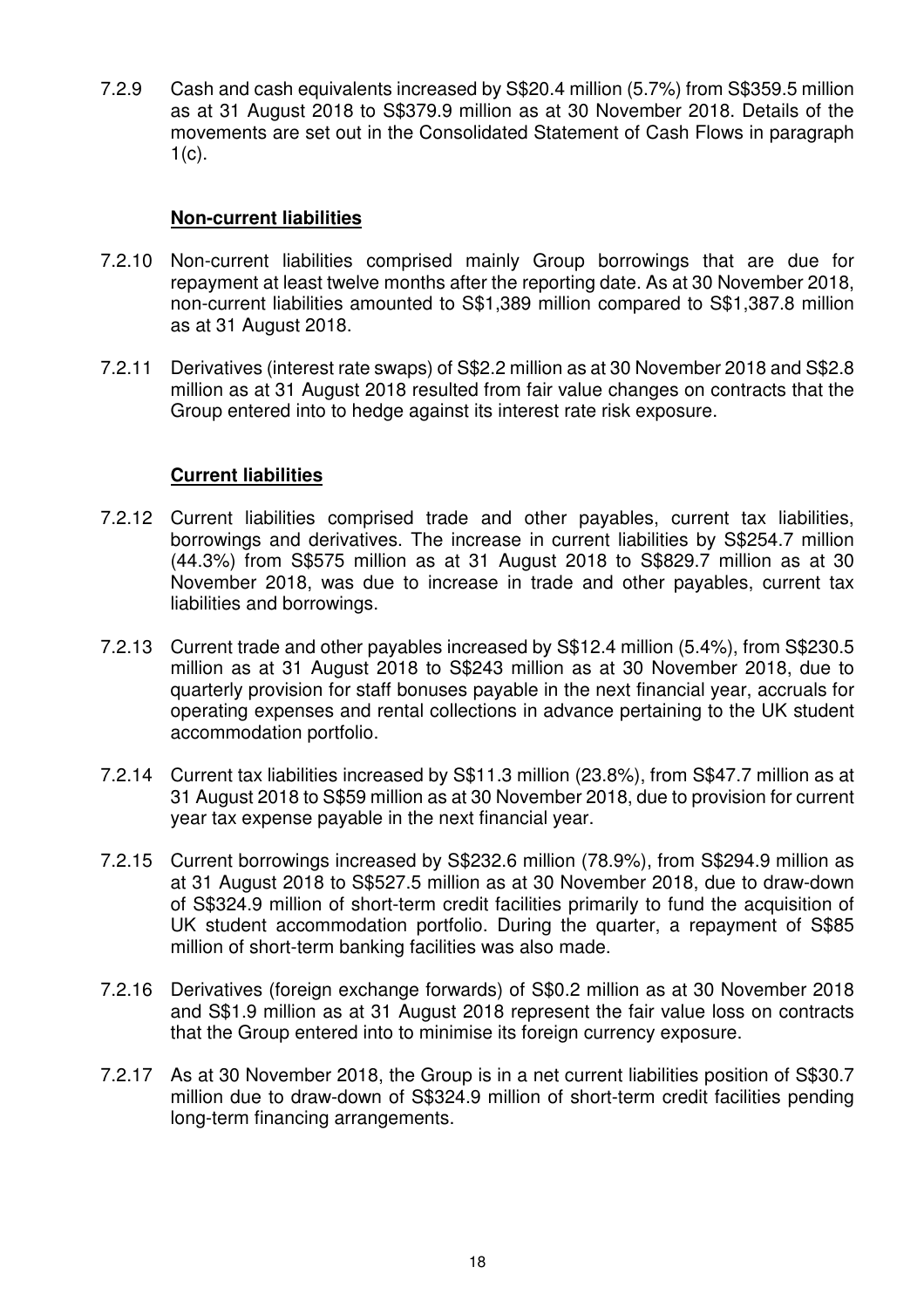## **7.3 Statement of Cash Flows**

- 7.3.1 Net cash from operating activities of S\$51.4 million was due to cash inflow from operating activities of S\$72.3 million, partially offset by dividends paid by subsidaries to non-controlling interests of S\$20.2 million.
- 7.3.2 Net cash used in investing activities of S\$257.5 million was due to additions to investment properties of S\$304.3 million (mainly the acquisition of UK student accommodation portfolio), partially offset by net proceeds from the disposal/purchase of investments of S\$53.5 million.
- 7.3.3 Net cash from financing activities of S\$226.6 million was attributed to the draw-down of S\$324.9 million of short-term credit facilities primarily to fund the acquisition of UK student accommodation portfolio. This was partially offset by repayment of S\$85 million of short-term banking facilities.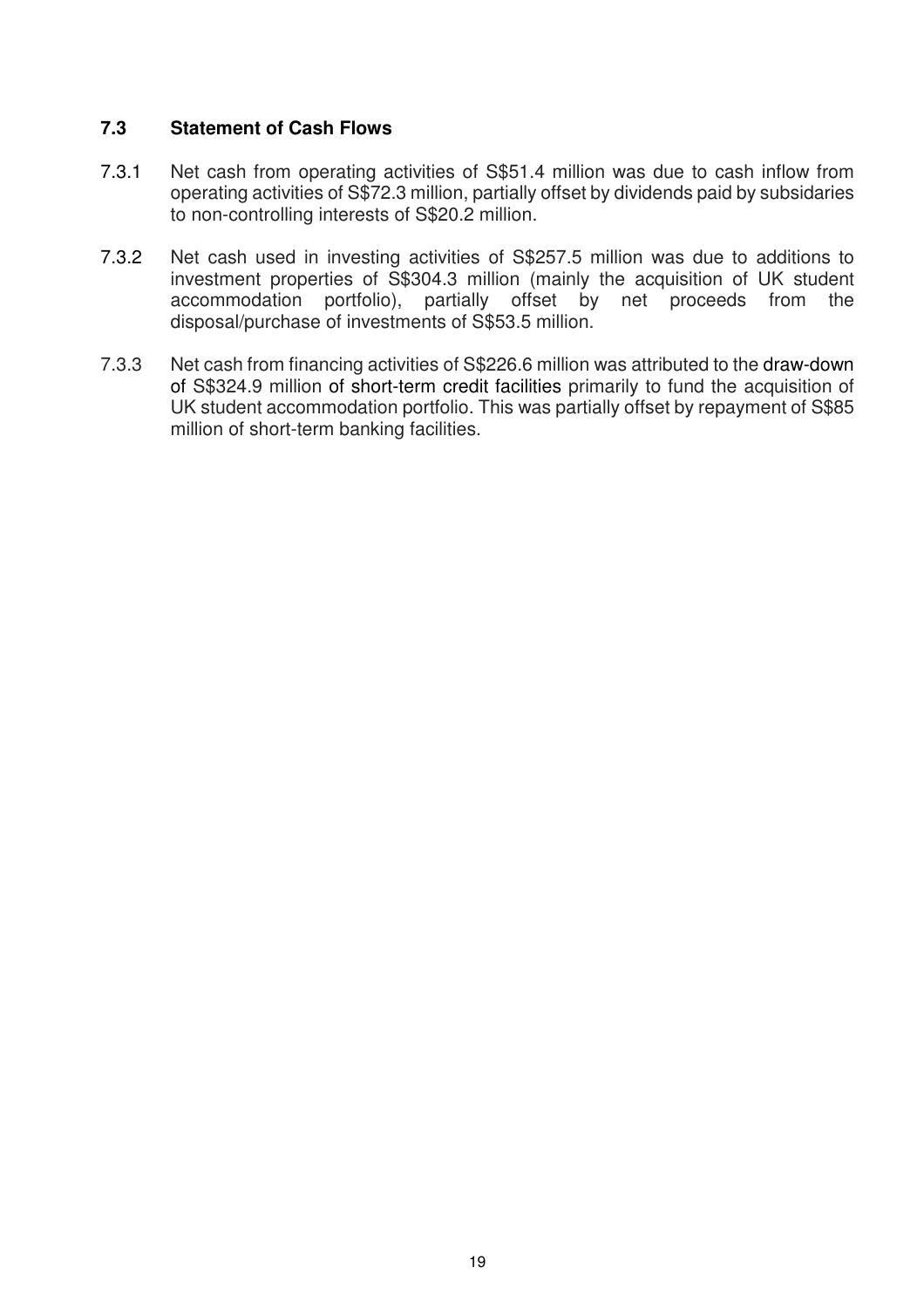### **8. Segmental information (of the group) for the Year-To-Date ended 30 November 2018**

#### **Business Segments**

The Group is organised into three major operating segments, namely Media, Property, and Treasury and Investment. The Media segment is involved in the production of content for distribution on print and other media platforms. The Property segment holds, manages and develops properties in the retail, student accommodation and residential sectors. The Treasury and Investment segment manages the investment activities of the Group. Other operations under the Group, which are currently not significant to be reported separately, are included under "Others". These include the Group's businesses and investments in online classifieds, aged care, events and exhibitions, education and the New Media Fund.

### **Group Segmental Information**

#### **1Q 2019**

|                                       |         |                 | Treasurv<br>and   |               |                     |                     |
|---------------------------------------|---------|-----------------|-------------------|---------------|---------------------|---------------------|
|                                       | Media   | <b>Property</b> | <b>Investment</b> | <b>Others</b> | <b>Eliminations</b> | <b>Consolidated</b> |
|                                       | S\$'000 | S\$'000         | S\$'000           | S\$'000       | S\$'000             | S\$'000             |
| <b>Operating revenue</b>              |         |                 |                   |               |                     |                     |
| External sales                        | 162,094 | 67,979          |                   | 24,243        |                     | 254,316             |
| Inter-segmental sales                 | 1.037   | 501             |                   | 181           | (1,719)             |                     |
| <b>Total operating revenue</b>        | 163,131 | 68,480          | $\blacksquare$    | 24,424        | (1,719)             | 254,316             |
| <b>Result</b>                         |         |                 |                   |               |                     |                     |
| Segment result                        | 32,188  | 52,726          | 2,898             | 852           |                     | 88,664              |
| Finance costs                         | -       | (10, 540)       | (101)             |               | ٠                   | (10, 641)           |
| Share of results<br>of associates and |         |                 |                   |               |                     |                     |
| joint ventures                        | 105     | (463)           |                   | (104)         |                     | (462)               |
| <b>Profit before taxation</b>         | 32,293  | 41,723          | 2,797             | 748           | ۰                   | 77,561              |

### **1Q 2018**

|                                       |         |                 | Treasurv<br>and |               |                          |                     |
|---------------------------------------|---------|-----------------|-----------------|---------------|--------------------------|---------------------|
|                                       | Media   | <b>Property</b> | Investment      | <b>Others</b> | <b>Eliminations</b>      | <b>Consolidated</b> |
|                                       | S\$'000 | S\$'000         | S\$'000         | S\$'000       | S\$'000                  | S\$'000             |
| <b>Operating revenue</b>              |         |                 |                 |               |                          |                     |
| External sales                        | 173,938 | 61,197          |                 | 23,623        |                          | 258,758             |
| Inter-segmental sales                 | 1,005   | 475             |                 | 275           | (1,755)                  |                     |
| <b>Total operating revenue</b>        | 174,943 | 61,672          | ۰               | 23,898        | (1,755)                  | 258,758             |
| <b>Result</b>                         |         |                 |                 |               |                          |                     |
| Segment result                        | 28,040  | 46,782          | 11,200          | 4.731         |                          | 90,753              |
| Finance costs                         |         | (8,310)         | (496)           | (4)           | $\overline{\phantom{a}}$ | (8, 810)            |
| Share of results<br>of associates and |         |                 |                 |               |                          |                     |
| joint ventures                        | 123     | 1,181           |                 | (1,077)       |                          | 227                 |
| <b>Profit before taxation</b>         | 28,163  | 39,653          | 10.704          | 3,650         |                          | 82,170              |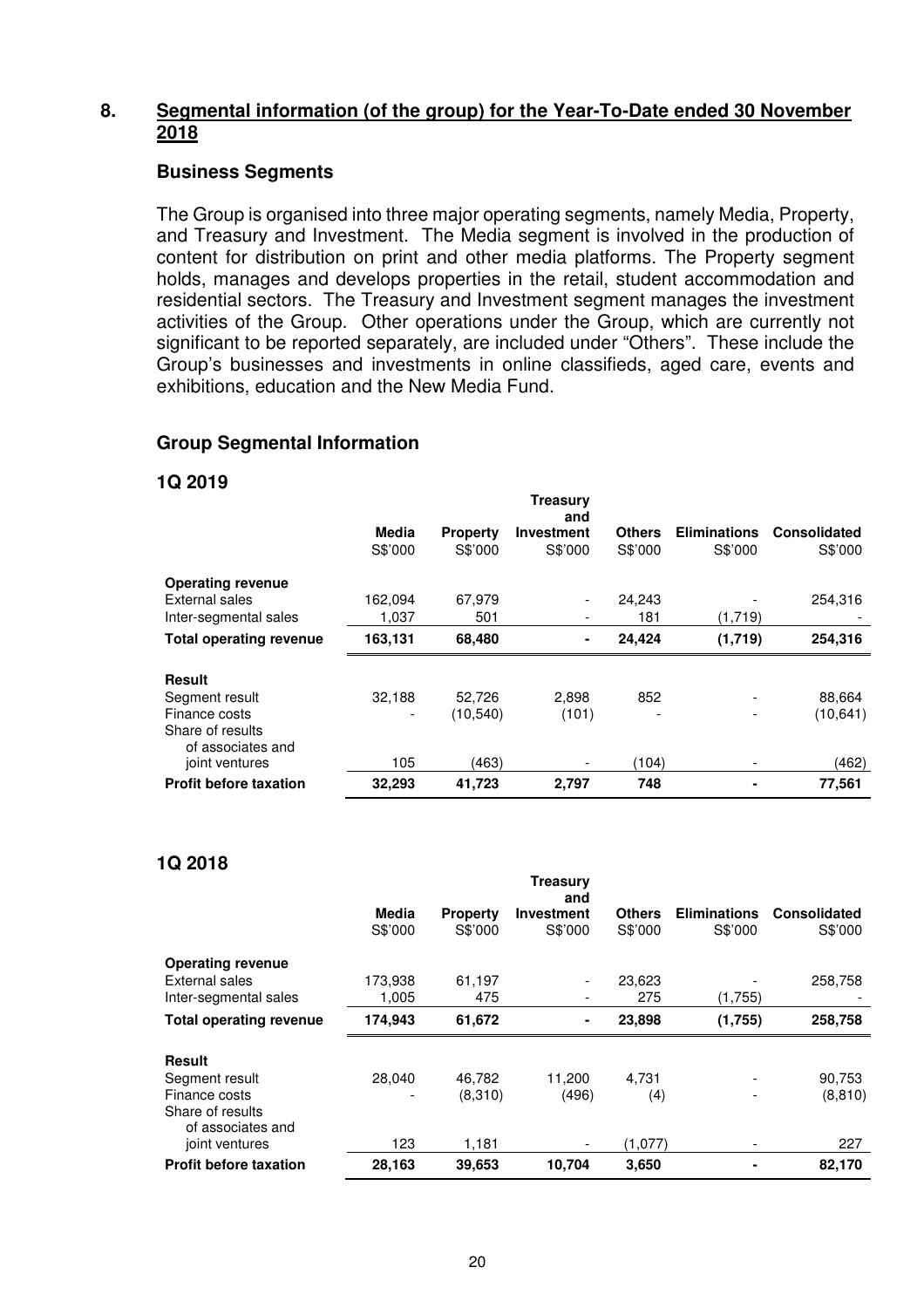### **Group Segmental Review**

### Media

Revenue for the Media business declined S\$11.8 million (6.8%) from S\$173.9 million in 1Q 2018 to S\$162.1 million in 1Q 2019. Print advertisement revenue declined S\$9.8 million (9.2%) while digital advertisement revenue increased by S\$1.1 million (12.9%) year-on-year. Circulation revenue fell S\$4.2 million (10.7%) due to reduction in newspaper print copies.

Profit before tax improved S\$4.1 million (14.7%), from S\$28.2 million in 1Q 2018 to S\$32.3 million in 1Q 2019, with the decline in revenue of S\$11.8 million (6.8%) cushioned by lower business promotion expense of S\$2 million (32.4%), and absence of retrenchment costs of S\$11.6 million taken up in 1Q 2018.

### **Property**

Revenue for the Property segment increased by S\$6.8 million (11.1%), from S\$61.2 million in 1Q 2018 to S\$68 million in 1Q 2019, with contribution from the UK student accommodation portfolio of S\$6.3 million and S\$0.5 million from the retail properties.

Profit before tax grew S\$2.1 million (5.2%), from S\$39.7 million in 1Q 2018 to S\$41.7 million in 1Q 2019, boosted by net operating income of S\$3.2 million from the UK student accommodation portfolio which was partially negated by showflat and marketing expenses for The Woodleigh Residences.

## Treasury and Investments

Profit before tax was S\$7.9 million (73.9%) lower year-on-year, from S\$10.7 million in 1Q 2018 to S\$2.8 million in 1Q 2019, as 1Q 2019 saw lower investment income with divestment of the treasury investment funds in the previous financial year.

### **Others**

Revenue for the Others segment increased S\$0.6 million (2.6%), from S\$23.6 million in 1Q 2018 to S\$24.2 million in 1Q 2019, with higher contributions from online classifieds and education businesses.

Profit before tax was S\$2.9 million (79.5%) lower year-on-year, from S\$3.7 million in 1Q 2018 to S\$0.7 million 1Q 2019. This was due to the absence of a one-off gain of S\$5.9 million from the dilution of interest on the IPO listing of MindChamps Preschool in 1Q 2018. However, there was improved performance from aged care, and events and exhibitions businesses of S\$0.7 million (64.4%) and S\$0.8 million (137%) respectively, and a narrowing of losses from the online classifieds business in Indonesia and Thailand by S\$0.9 million (76.4%).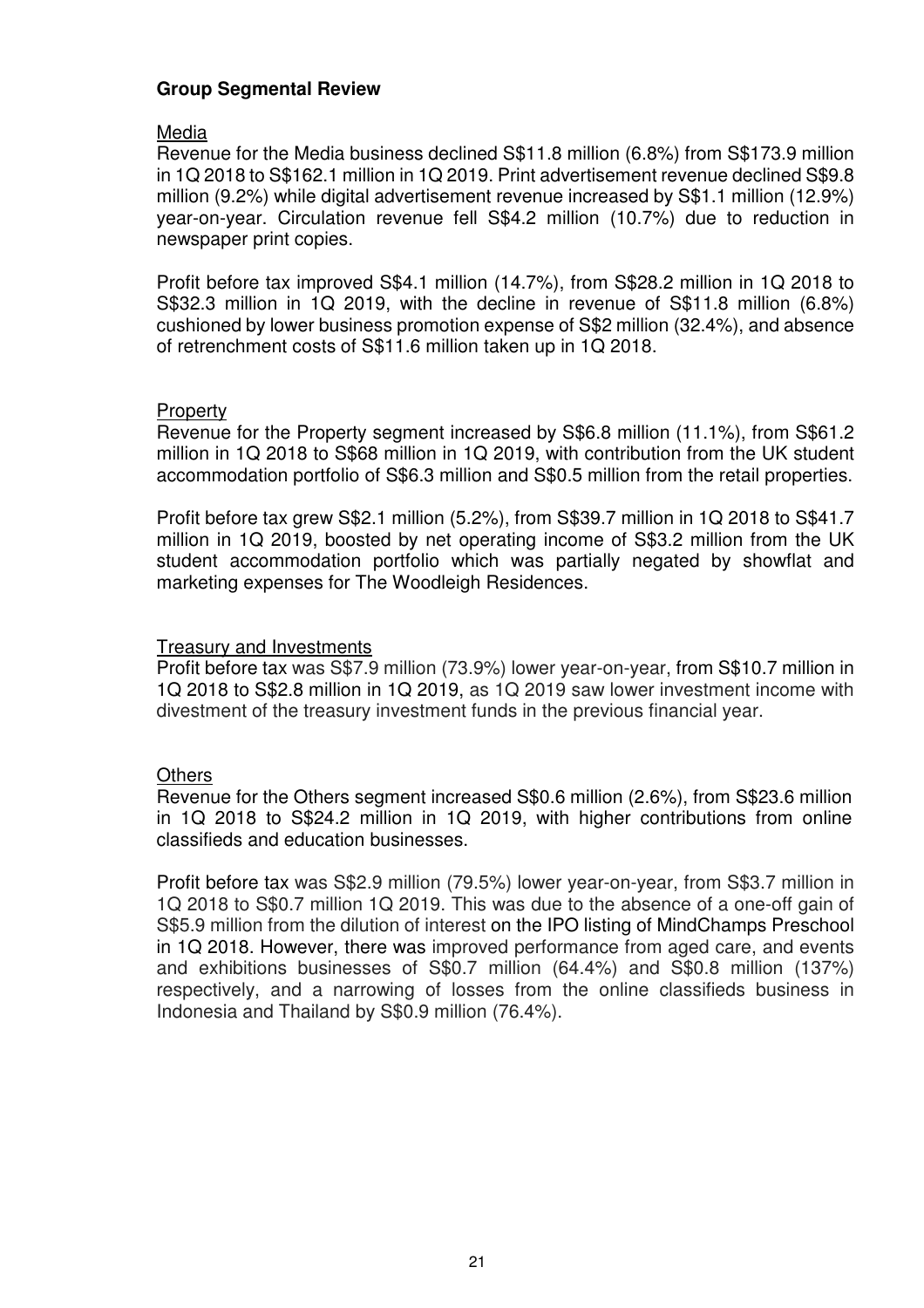### **9. Where a forecast, or a prospect statement, has been previously disclosed to shareholders, any variance between it and the actual results**

No forecast was made previously.

### **10. A commentary at the date of announcement of the significant trends and competitive conditions of the industry in which the group operates and any known factors or events that may affect the group in the next reporting period and the next 12 months**

- 10.1 The Group's core Media business is focused on accelerating its digitisation efforts to capture growth opportunities while print continues to face industry headwinds.
- 10.2 The Property business remains the largest profit segment for the Group.
- 10.3 The Group recently invested in student accommodation assets in the UK and believes that the fundamentals remain positive. Demand for UK university education is expected to be sustained even after Brexit, as the UK is a popular destination for quality education for international students. An extensive deal pipeline is being actively reviewed as part of plans to build the portfolio to a more sizeable platform.
- 10.4 The Group continues to make good progress in growing its digital portfolio and aged care businesses.
- 10.5 In delivering sustainable returns to shareholders, the Group screens investments and businesses rigorously. It also conducts regular review of existing investments and businesses performance. It then looks to recycle capital for new businesses in line with the Group's diversification strategy, and investments for growth.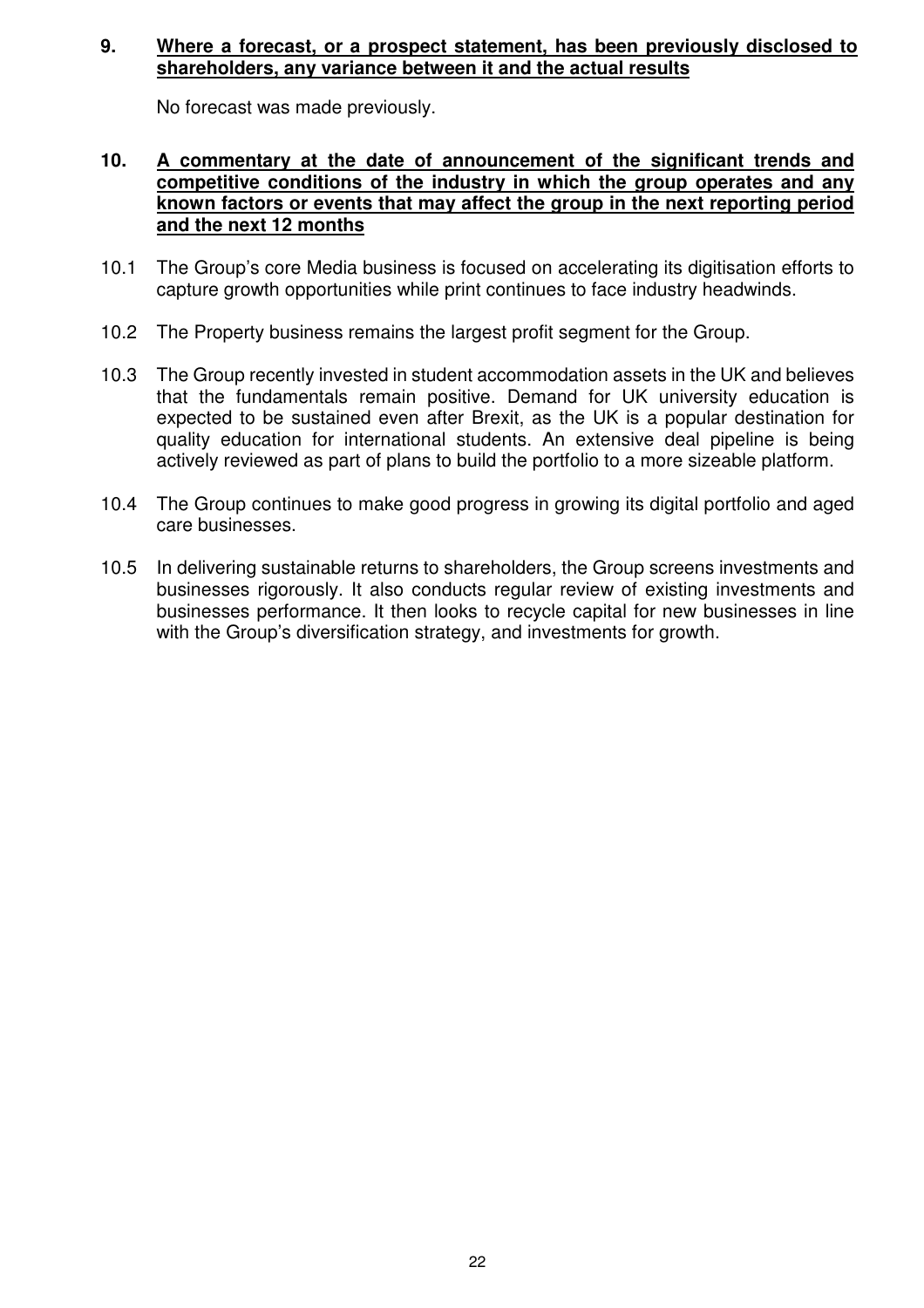## **11. Dividends**

# **(a) Current Financial Period Reported On**

Any dividend recommended for the current financial period reported on?

No.

# **(b) Corresponding Period of the Immediately Preceding Financial Year**

Any dividend declared for the corresponding period of the immediately preceding financial year?

No.

# **(c) Date payable**

Not applicable.

### **(d) Record Date**

Not applicable.

### **12. If no dividend has been declared (recommended), a statement to that effect**

No interim dividend has been declared or recommended in the current reporting period.

### **13. If the group has obtained a general mandate from shareholders for Interested Person Transactions, the aggregate value of such transactions as required under Rule 920(1)(a)(ii). If no IPT mandate has been obtained, a statement to that effect.**

The Company has not obtained a general mandate from shareholders for Interested Person Transactions.

### **14. Please disclose a confirmation that the Company has procured undertakings from all its directors and executive officers (in the format set out in Appendix 7.7) under Rule 720(1).**

The Company confirms that it has procured undertakings from all its Directors and Executive Officers pursuant to Rule 720(1) of the SGX Listing Manual.

# **BY ORDER OF THE BOARD**

Ginney Lim May Ling Khor Siew Kim

Company Secretaries

Singapore, 11 January 2019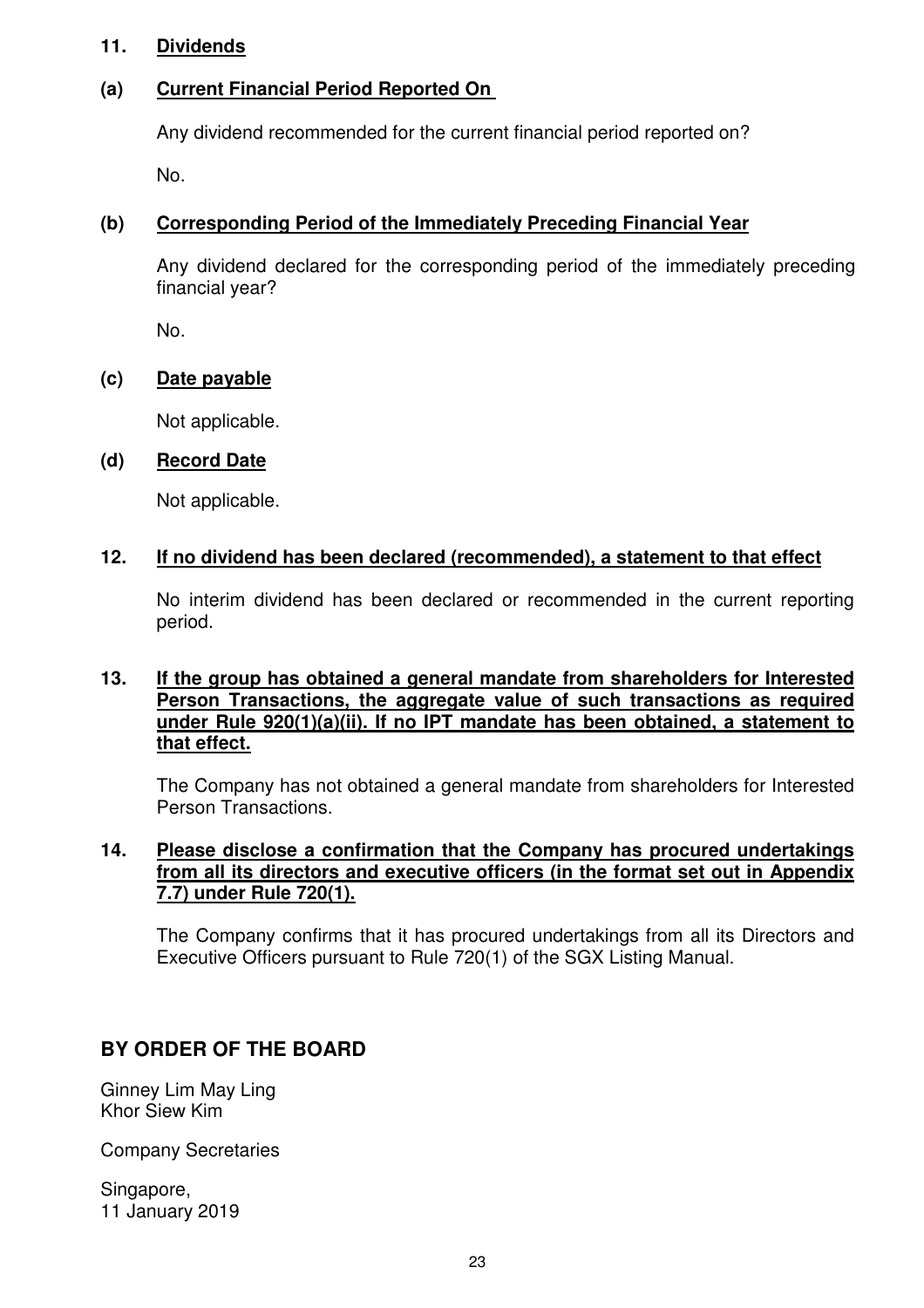**Board Meeting** Agenda Item No. 3 Section II  $(2)$  – Confirmation by the Board



 $2 - 32 - 12$ 

### **CONFIRMATION BY THE BOARD** Pursuant to Rule 705(5) of the Listing Manual

We, Lee Boon Yang and Ng Yat Chung, being two directors of Singapore Press Holdings Limited ("the Company"), do hereby confirm on behalf of the directors of the Company, that, to the best of their knowledge, nothing has come to the attention of the board of directors of the Company which may render the financial results for the first quarter ended 30 November 2018 to be false or misleading in any material respect.

On behalf of the Directors

Monter

**NG YAT CHUNG Director** 

**LEE BOON YANG** Chairman

Singapore, 11 January 2019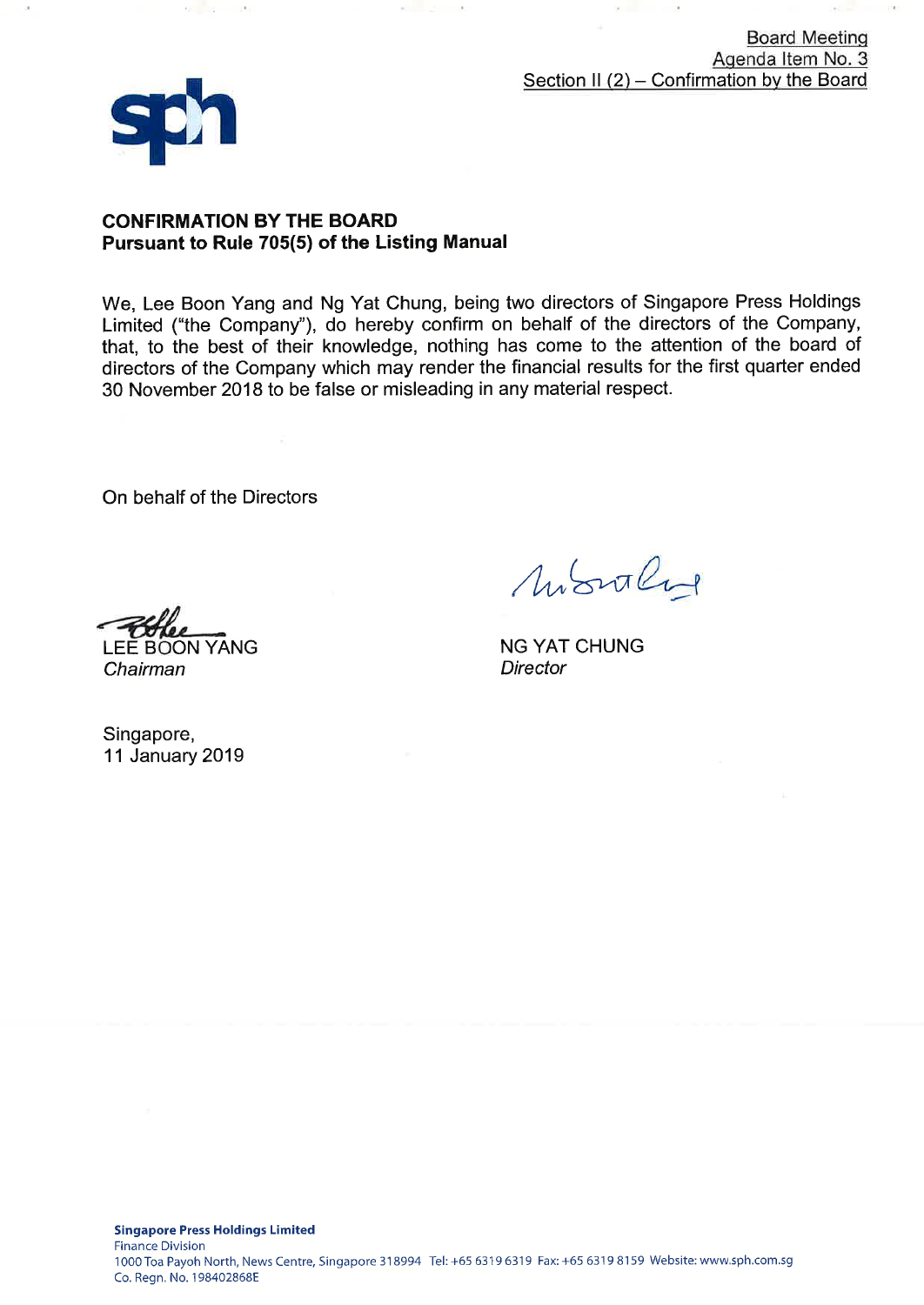

**KPMG LLP** 16 Raffles Quay #22-00 Hong Leong Building Singapore 048581

Telephone Fax Internet

+65 6213 3388 +65 6225 0984 kpmg.com.sg

# **Report on review of Condensed Interim Financial Information**

The Board of Directors Singapore Press Holdings Limited

#### **Introduction**

We have reviewed the accompanying financial statements of Singapore Press Holdings Limited (the "Company") and its Subsidiaries (the "Group"), which comprised the statements of financial position of the Group and the Company as at 30 November 2018, and the consolidated statements of income, comprehensive income, changes in total equity and cash flows of the Group for the three-month period then ended, and certain explanatory notes (the "Condensed Interim Financial Information"). Management is responsible for the preparation and presentation of this Condensed Interim Financial Information in accordance with Singapore Financial Reporting Standards (International) ("SFRS(I)") 1-34 Interim Financial Reporting. Our responsibility is to express a conclusion on this Condensed Interim Financial Information based on our review.

#### Scope of review

We conducted our review in accordance with Singapore Standard on Review Engagements 2410 Review of Interim Financial Information Performed by the Independent Auditor of the Entity. A review of condensed interim financial information consists of making inquiries, primarily of persons responsible for financial and accounting matters, and applying analytical and other review procedures. A review is substantially less in scope than an audit conducted in accordance with Singapore Standards on Auditing and consequently does not enable us to obtain assurance that we would become aware of all significant matters that might be identified in an audit. Accordingly, we do not express an audit opinion.

#### **Conclusion**

Based on our review, nothing has come to our attention that causes us to believe that the accompanying Condensed Interim Financial Information is not prepared, in all material respects, in accordance with SFRS(I) 1-34 Interim Financial Reporting.

> KPMG LLP (Registration No. T08LL1267L), an accounting<br>limited liability partnership registered in Singapore under the<br>Limited Liability Partnership Act (Chapter 163A), and a<br>member firm of the KPMG network of independent m International"), a Swiss entity